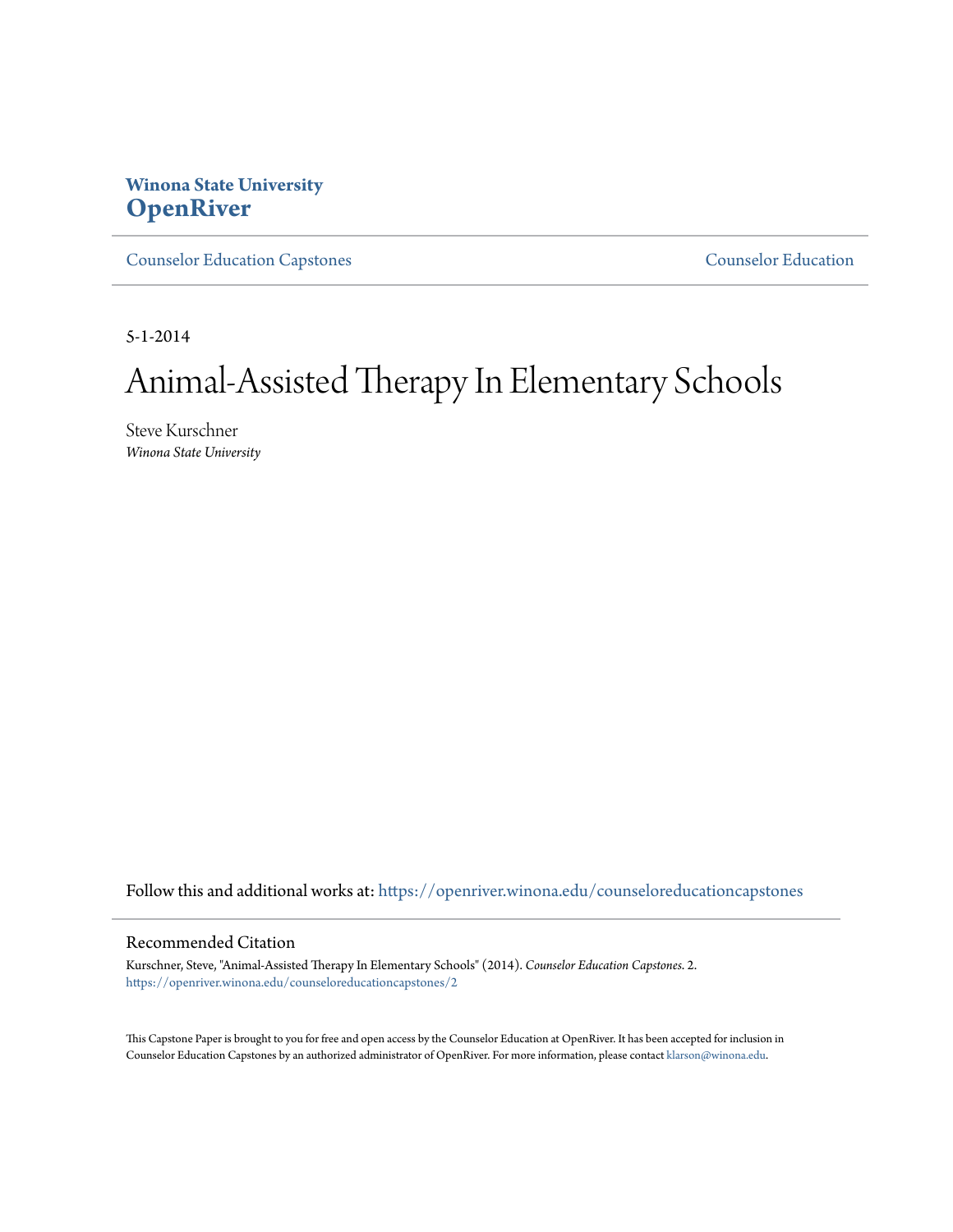Steve Kurschner

A Capstone Project submitted in partial fulfillment of the

requirements for the Master of Science Degree in

Counselor Education at

Winona State University

Spring 2014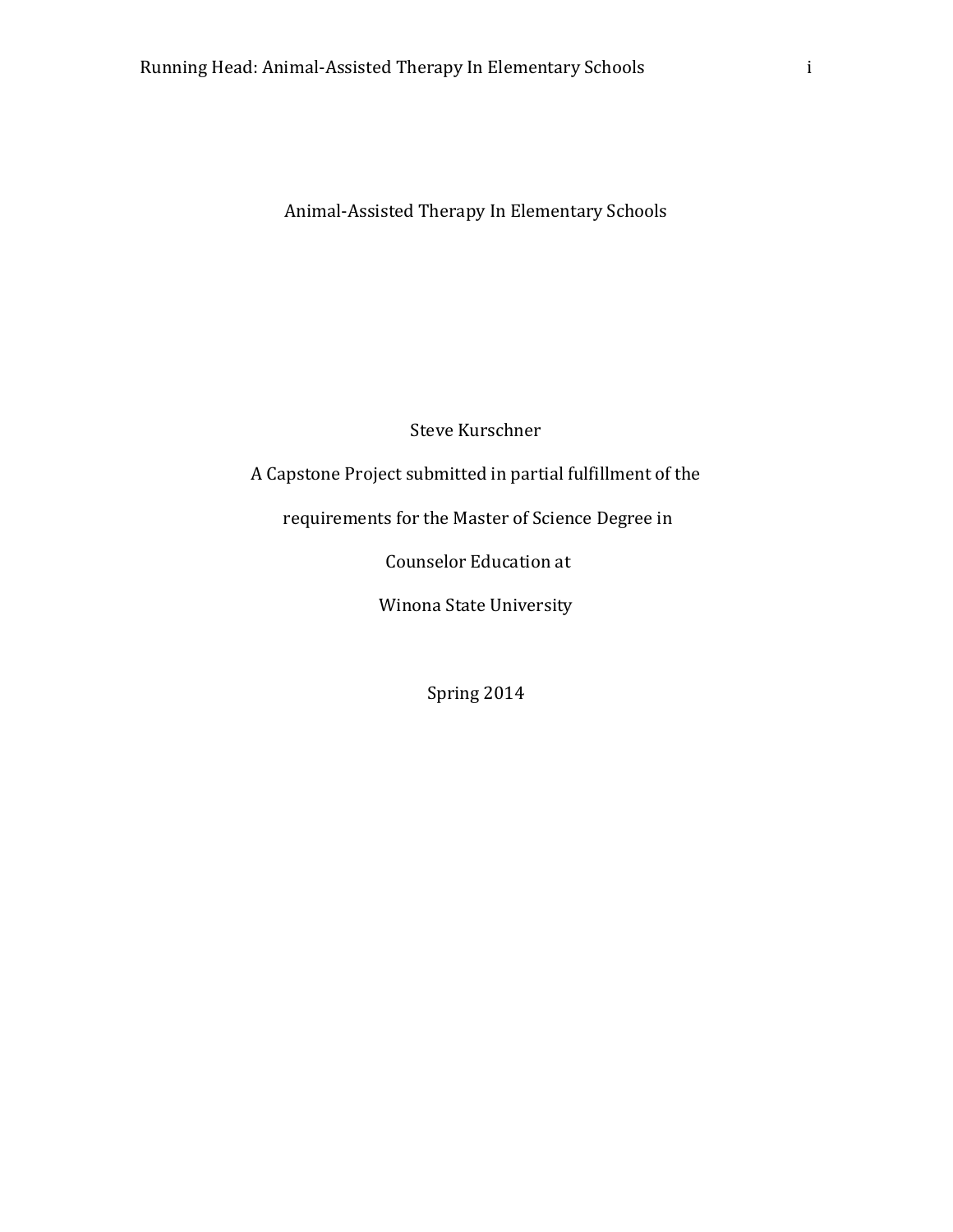Winona State University

College of Education

Counselor Education Department

CERTIFICATE OF APPROVAL

\_\_\_\_\_\_\_\_\_\_\_\_\_\_\_\_\_\_\_\_\_\_\_\_\_\_

CAPSTONE PROJECT

\_\_\_\_\_\_\_\_\_\_\_\_\_\_\_\_\_\_\_

Animal-Assisted Therapy In Elementary Schools

This is to certify that the Capstone Project of

Steven J. Kurschner

Has been approved by the faculty advisor and the CE 695 – Capstone Project

Course Instructor in partial fulfillment of the requirements for the

Master of Science Degree in

Counselor Education

Capstone Project Supervisor:

Name

Approval Date: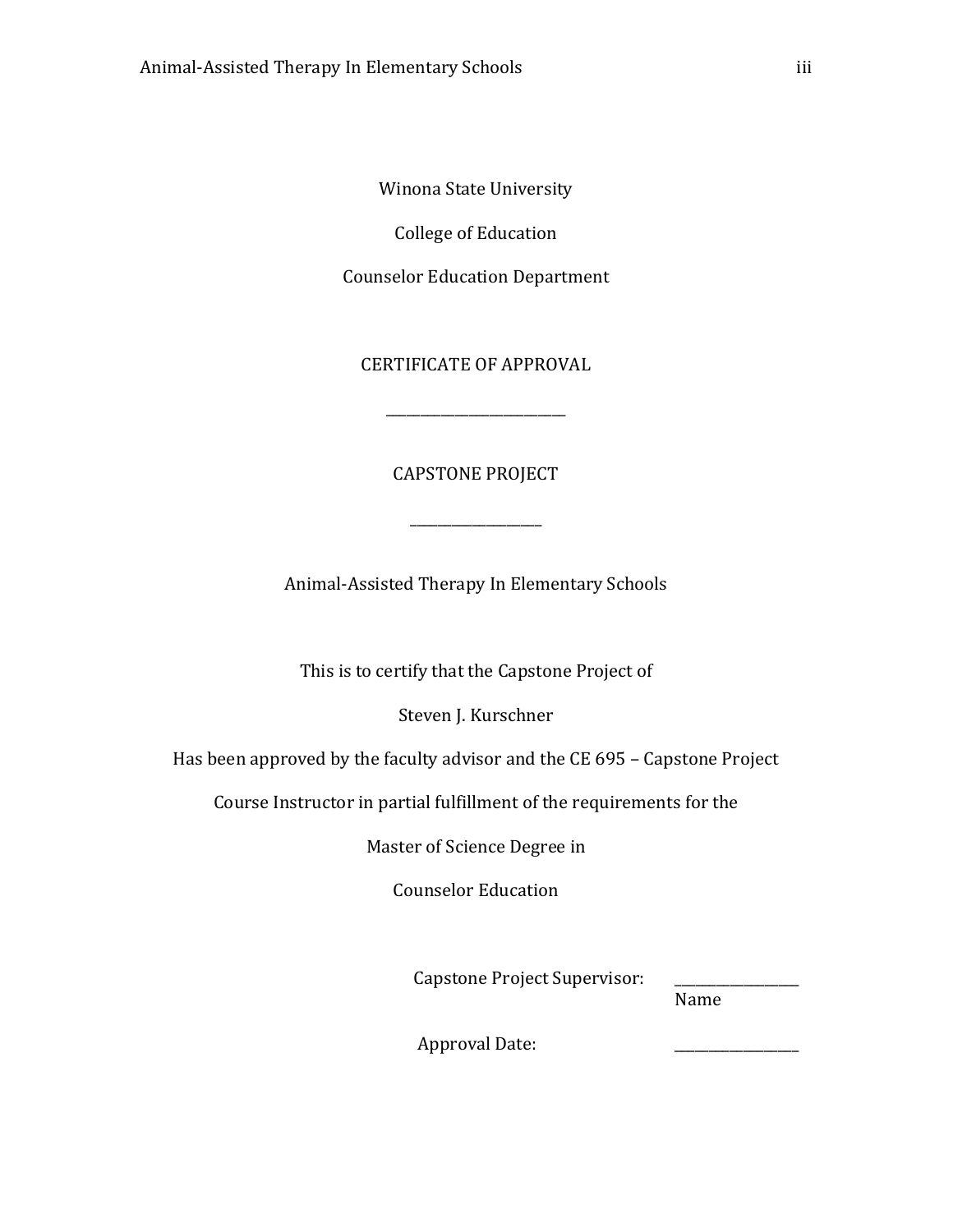# **Abstract**

Animal-assisted therapy (AAT) is becoming increasingly popular in school and therapeutic settings across the country (Friesen, 2010). In animal-assisted therapy (AAT), a certified therapy animal works in partnership with the counselor and/or the dog handler to provide a positive and therapeutic school environment. In this literature review, topics that are discussed include: AAT qualifications that distinguish AAT from other animal-related activities, the history of AAT, the congruence of AAT practices in theories of counseling, benefits and concerns of animal-assisted therapy, examples of AAT in classroom and counseling settings, how to establish and implement an AAT program, therapy animal considerations, and opportunities in Southwest Wisconsin for individuals who wish to enroll in animalassisted therapy training.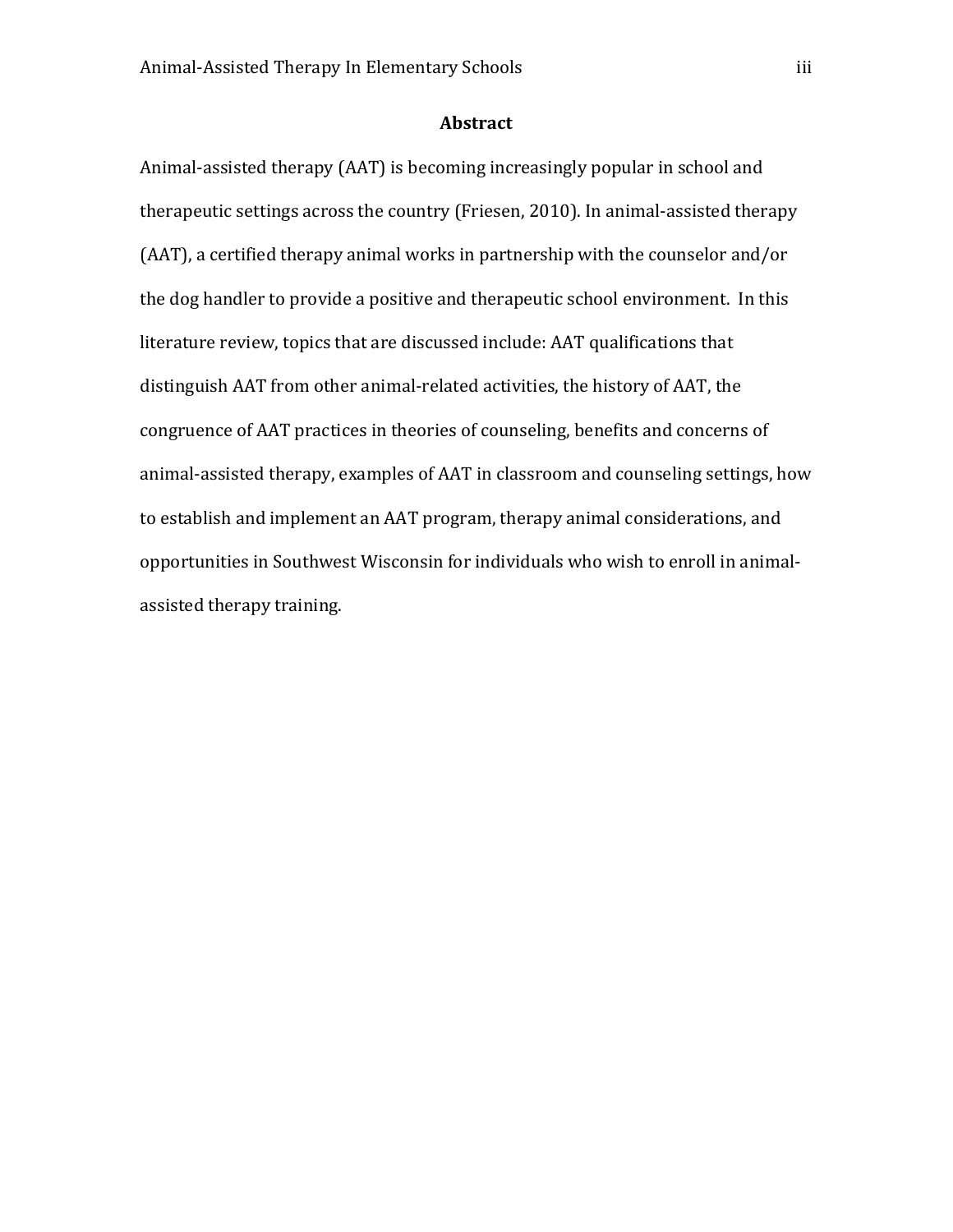# **Table of Contents**

| <b>Introduction</b>                                                  | 5  |
|----------------------------------------------------------------------|----|
| <b>What is Animal-Assisted Therapy</b>                               | 6  |
| <b>Why Dogs? Animals In AAT</b>                                      | 7  |
| <b>History of Animal-Assisted Therapy</b>                            | 9  |
| <b>Application of Animal-Assisted Therapy in Counseling Theories</b> | 10 |
| <b>Benefits of AAT in Elementary Schools</b>                         | 14 |
| <b>Concerns of AAT in Elementary Schools</b>                         | 15 |
| <b>Animal-Assisted Therapy and Academic Development</b>              | 17 |
| <b>Animal-Assisted Therapy in School Counseling</b>                  | 20 |
| How To Implement an AAT Program In an Elementary School              | 22 |
| <b>Pet Considerations</b>                                            | 24 |
| Matching a Therapy Dog and a Student                                 | 24 |
| <b>Local Opportunities</b>                                           | 25 |
| My Personal Experience with Therapy Dogs in Schools                  | 26 |
| <b>References</b>                                                    | 32 |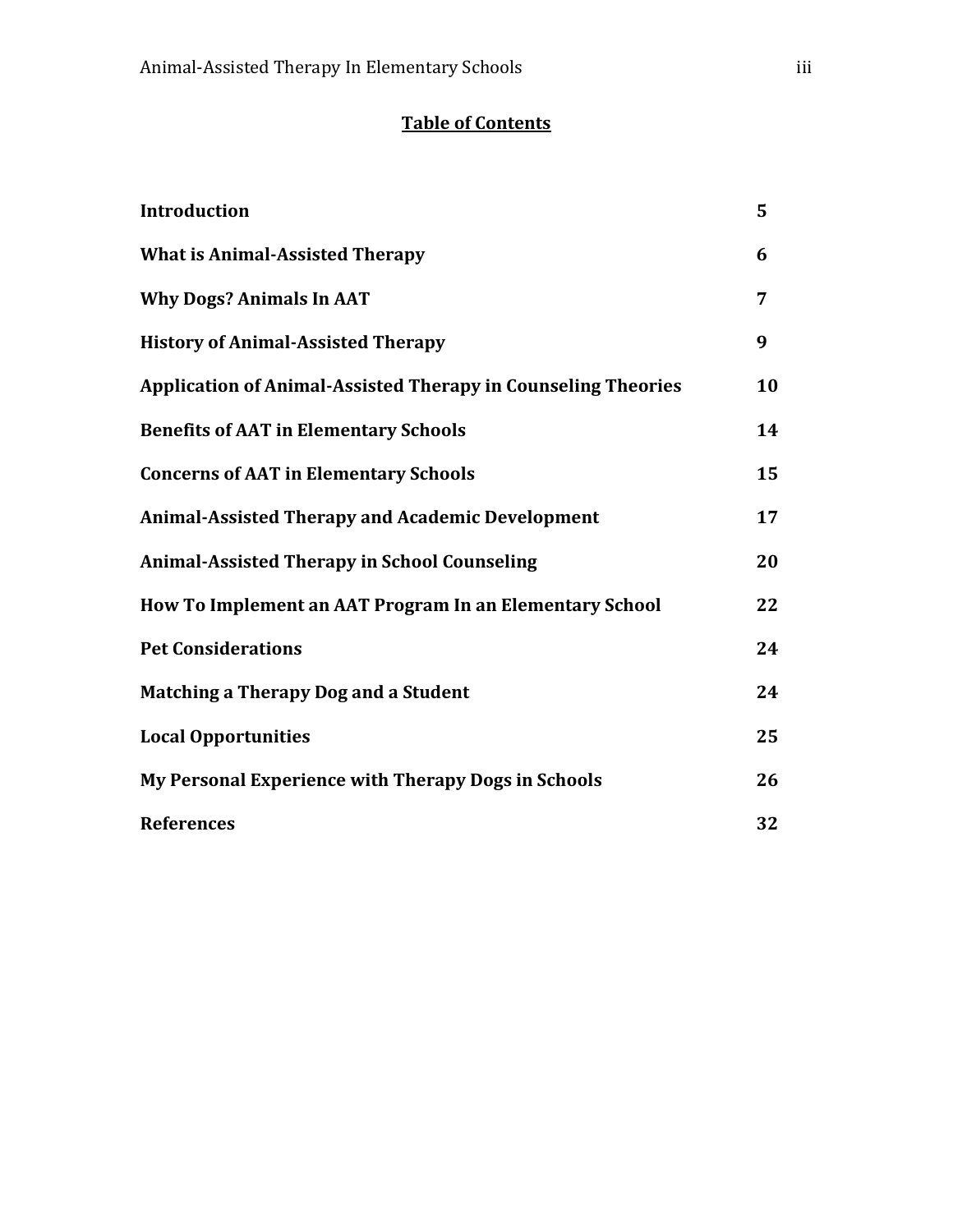# **Introduction**

Animal-assisted therapy (AAT) is becoming increasingly popular in school and therapeutic settings across the country (Friesen, 2010). Animal-assisted therapy programs in schools incorporate certified therapy animals into school counseling sessions and educational curriculums (Chandler, Portrie-Bethke, Minton, Fernando & O'Callaghan, 2010). In animal-assisted therapy (AAT), a certified therapy animal works in partnership with the counselor and/or the dog handler to provide a positive and unique school environment for students.

Although there is much evidence illustrating the positive effects animalassisted therapy has in counseling and classroom settings (Chitic, Rusu & Szamoskozi, 2012), there are still individuals who have general concerns regarding animals in schools. Individuals who hold negative beliefs towards AAT often have misconceptions about AAT theory and practice in schools. To better inform individuals about the application of AAT practices in counseling and academic settings, this author will discuss the AAT qualifications that distinguish AAT from other animal related activities, the history of AAT, and the congruence of AAT practices in theories of counseling. The benefits and concerns of animal-assisted therapy, examples of AAT in classroom and counseling settings, how to establish and implement an AAT program, therapy animal considerations, local opportunities for individuals who wish to enroll in animal-assisted therapy training in Southwestern Wisconsin and my personal experience with AAT in schools will also be discussed.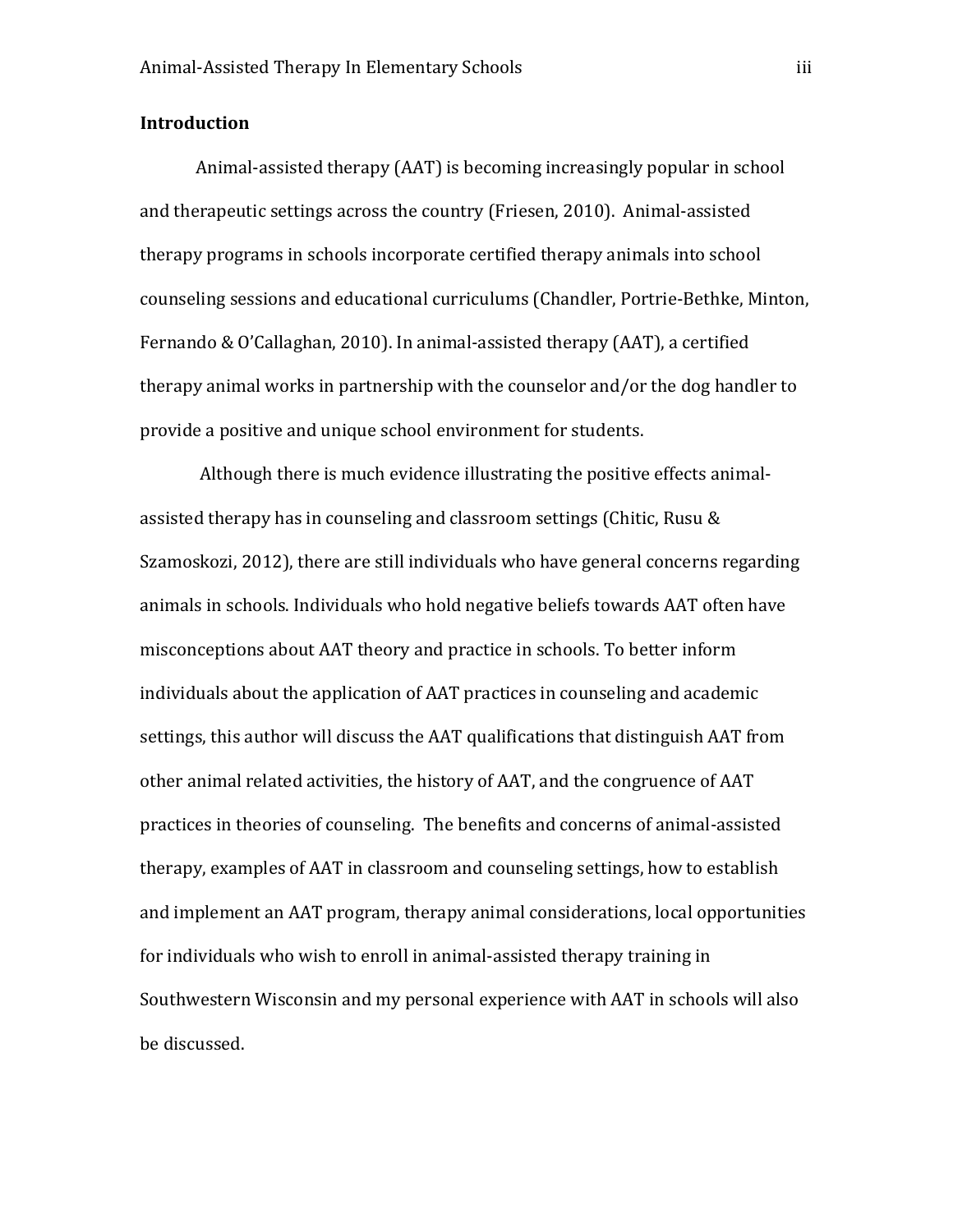# **What is Animal-Assisted Therapy?**

Animal-assisted therapy (AAT) programs partner counselors with certified therapy animals to provide a compassionate and stimulating environment to assist in human client recovery (Chandler et al., 2010). Animal assisted therapy programs are designed to promote improvement in client's physical, social, emotional, and cognitive functioning. AAT is not just simply bringing in a dog to "break the ice" with a client either; AAT is a goal-directed intervention in which an animal is an integral part of the treatment process (Chitic et al., 2012). An example of using AAT in counseling is to have a child tell a story about why the therapy animal feels happy or sad. The dog now becomes a tool for the client to project upon as the child's response may give a counselor insight as to how she or he perceives the world.

Animals can be brought into schools or therapy sessions for many different reasons or objectives; for instance, a teacher may bring a hamster and a gecko into the classroom to show students similarities and differences between reptiles and mammals. The previous example does not describe animal-assisted therapy. Animal-assisted activities provide opportunities for motivational, educational, and recreational goals. Another distinction between animal-assisted activities and AAT is that animal-assisted activities are often offered to a group of children on a shortterm basis, whereas AAT is mostly planned for individual children longitudinally, as part of a curriculum (Jalongo et al., 2004). Animal-assisted activities show reliable positive changes in student behavior (Jalongo, Astorino & Bomboy, 2004); however, these activities are not to be confused with AAT.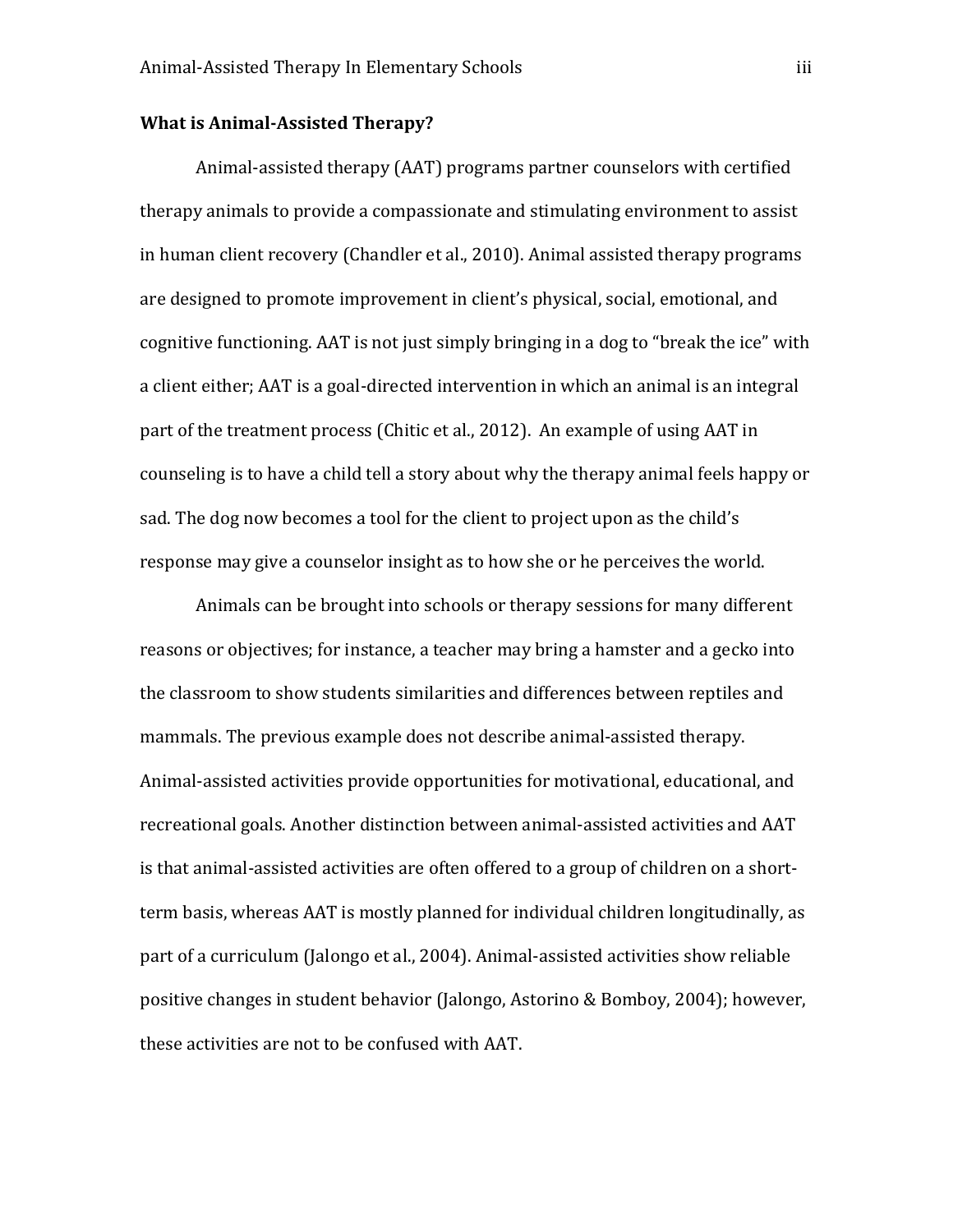Animal-assisted therapy is also closely related with animal-assisted education. Animal-assisted education is a goal-directed intervention with a certified therapy animal that aims to improve specific educational aspects of students. An example of an animal-assisted education practice would be to have a student read short stories to a certified therapy animal. Animal-assisted education and AAT are often classified under the same practice as they both are goal-directed and require that the animals are highly trained and certified as therapy animals. A distinguishable feature of AAT from other activities with animals is that AAT is characterized by the supplemental inclusion of a certified therapy animal in reaching an intervention goal in counseling environments and a supplement of specific educational objectives in classroom settings (Friesen, 2010). In the current manuscript, this author will classify animal-assisted education as a part of AAT practices.

# **Why Dogs? Animals In AAT**

Animal assisted therapy capitalizes on the natural bond most humans have with animals (Geiest, 2011). There are many different species of animals that are used in animal assisted therapy. Two predominant species of animals that are used across the nation in AAT are canines (i.e., therapy dogs), and horses (i.e., Hippotherapy; Geiest, 2011). The rest of this literature review will focus on the use of therapy dogs in AAT programs in school counseling sessions and in classroom settings in our current discussion.

Most young children have a natural affinity for animals, particularly dogs (Jalongo, 2005). Some children may have a dog at home, and it would not be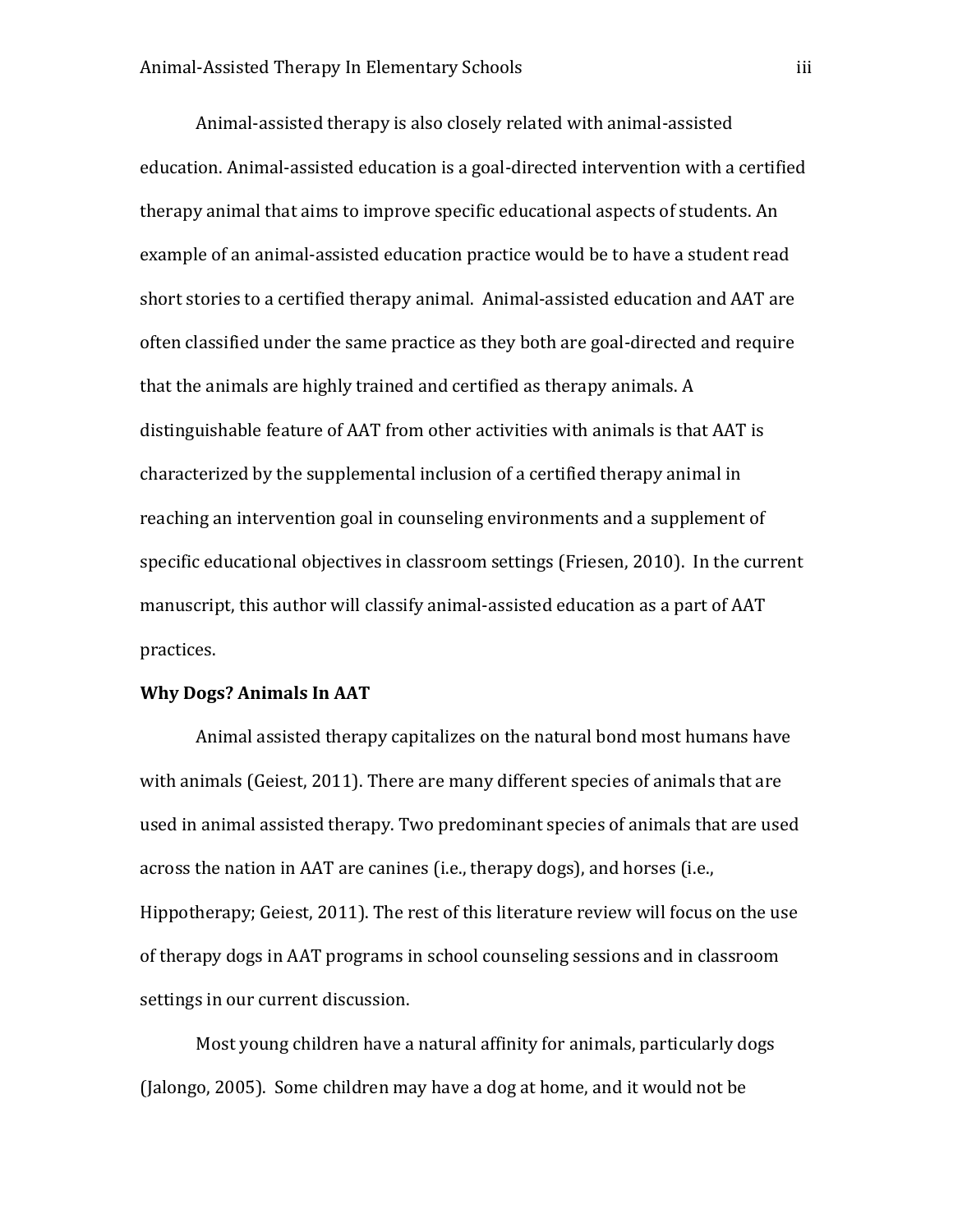unusual for a child to curl up with a family pet while reading or relaxing at home. AAT brings a comforting, familiar connection into the school setting.

Animal-assisted therapy is founded on two main principles. The first is that children naturally have a tendency to be more social in the presence of animals; and secondly, animals have a stress-moderating effect on children. Empirical research also shows that the presence of a mellow dog tends to reduce the physical and psychological stress of children (Jalongo et al., 2004). When a child is in the presence of a calm dog, the child begins to have a reduction in heart rate, lowered blood pressure, and a reduction in other observable signs of anxiety (Jalongo et al., 2004; Coulee Region Humane Society, 2012). Children with a dog by their side have been found to have significantly lower behavioral, emotional, and verbal distress when participating in mildly stressful activities, such as being an elementary student and having to present a project in front of the class (Friesen, 2010). In fact, the presence of a calm, attentive dog moderates the stress response of a child more significantly than the presence of an adult or a supportive friend of the child (Friesen, 2010).

As previously stated, the presence of a dog also elicits sociability among students. Research suggests that the presence of a dog can support the goals of class inclusion in schools. In one study of peer interaction, researchers found that a child who does not have a disability was ten times more likely to interact with another child who is differently-abled when the child was accompanied by a dog (Jalongo et al., 2004). Therefore, in a social environment such as a school setting, students may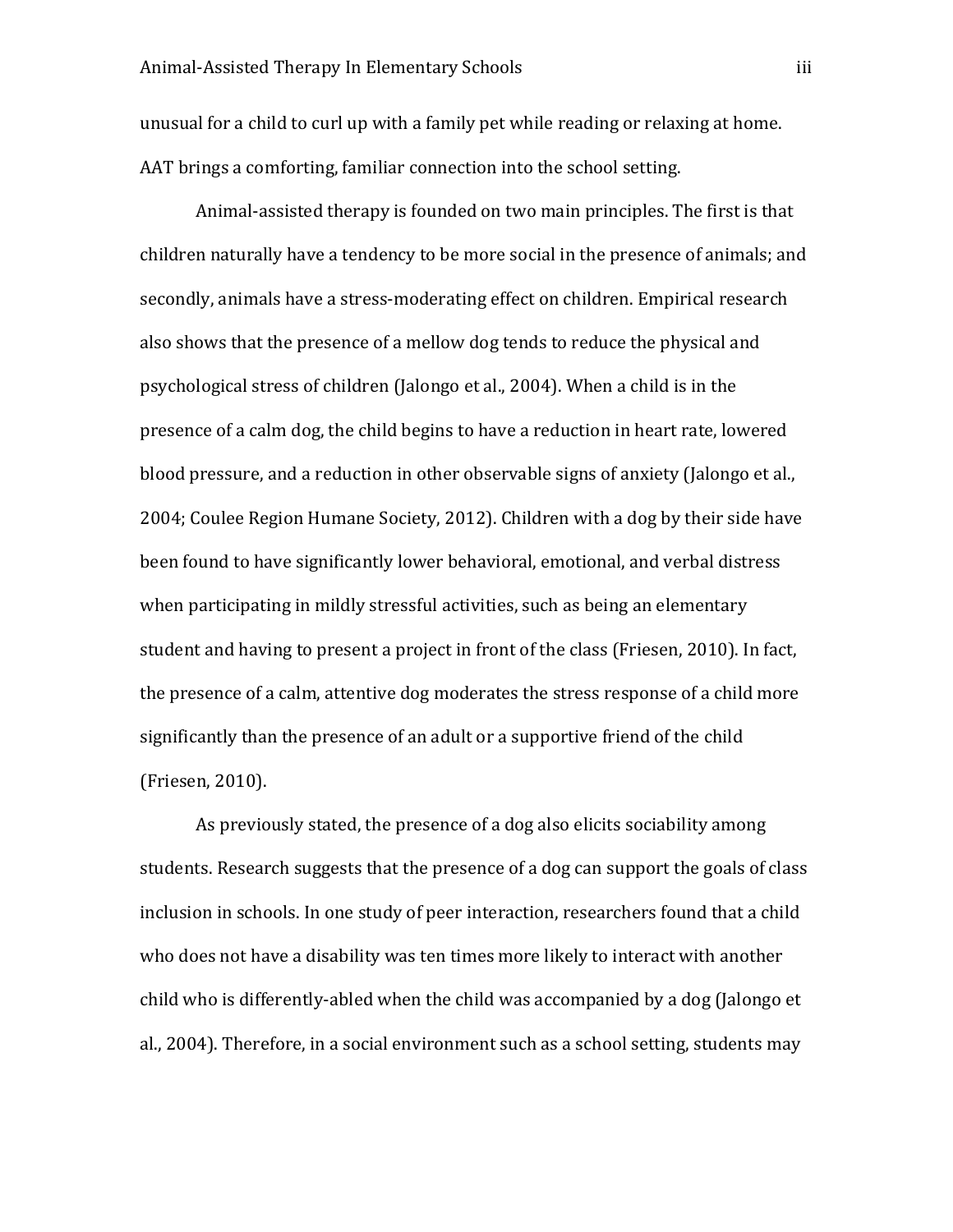benefit from the use of therapy dogs to create a common interest for social experiences to occur between individuals who are seemingly different.

There are even more benefits for children when they experience working alongside a dog. One of the main tenets of utilization of therapy dogs in AAT practices is for children to perceive dogs to be a non-judgmental participant in counseling and classroom settings (Coulee Region Humane Society, 2012; Friesen, 2010; Jalongo et al., 2004). Having a non-judgmental participant in the school setting can provide a child with a unique and valuable form of social and emotional support (Friesen, 2010). Bringing an animal into a school context also serves as an attention-getting stimulus and an object of conversation among students (Heimlich, 2001). Students tend to become happy and excited when they have an opportunity to interact with animals, especially dogs (Geiest, 2011).

#### **History of Animal-Assisted Therapy**

Animal-assisted therapy is a newer trend in counseling professions, although the idea of animals assisting in the therapeutic process has been around for hundreds of years. Florence Nightingale, who lived in the 1800's and had a significant influence in the nursing profession, suggested that a small pet would make an excellent companion for sick patients when she visited hospitals, especially chronically ill patients (Jalongo et al., 2004). Individuals were able to observe a unique bond between animals and humans then, but it was not until the 1960's that the field of AAT would emerge.

In 1962, an American psychologist named Boris Levinson found that he could reach a troubled child more easily in therapy sessions, when his dog "Jingles" was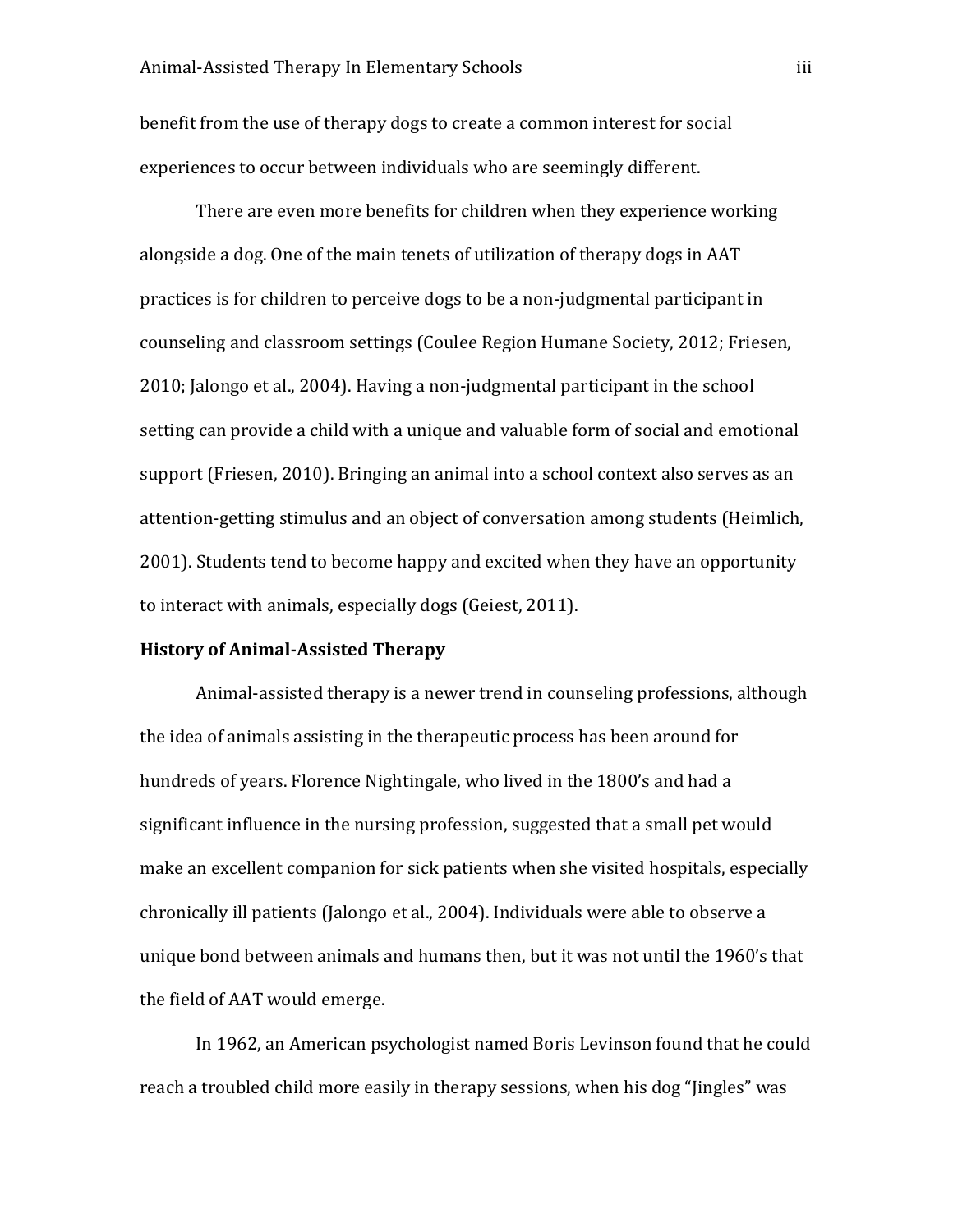present (Chitic et al., 2012; Friesen, 2010; Heimlich, 2001). Boris began to increasingly utilize his dog in therapy sessions with children, and has been credited as being the first person who officially used an animal as an integral part of goalorientated counseling (Chitic et al., 2012). Early pet therapy programs that implemented Levinson's findings were often staffed by volunteers who brought in their own pets into hospitals, nursing homes, and other long-term care facilities on a regular basis (Heimlich, 2001). As AAT grew in therapy settings, organizations have developed and provided recommendations for animals and handlers to consider before applying AAT practices; thereby, standardizing a series of programs and tests that must be completed by both animal and handlers to be awarded proper therapy certification (Coulee Region Humane Society, 2012). Research has shown that since Levinson's discovery, therapy dogs have provided a unique and positive environment that offers physiological, emotional, social, and physical support for children (Friesen, 2010).

# **Application of Animal-Assisted Therapy in Counseling Theories**

Animal-assisted therapy practices are very flexible and can be applied with a variety of counseling theories (Chandler et al., 2010). Regardless of the theoretical approach taken when applying AAT practices, research suggests that animals have a positive influence on a child's well-being (Friesen, 2010). The following examples of how AAT practices can be implemented in different counseling theories illustrates how universal ATT application can be integrated in the counseling process.

In cognitive-behavioral counseling, the primary focus of the counseling session is to identify and challenge irrational beliefs that the client holds, which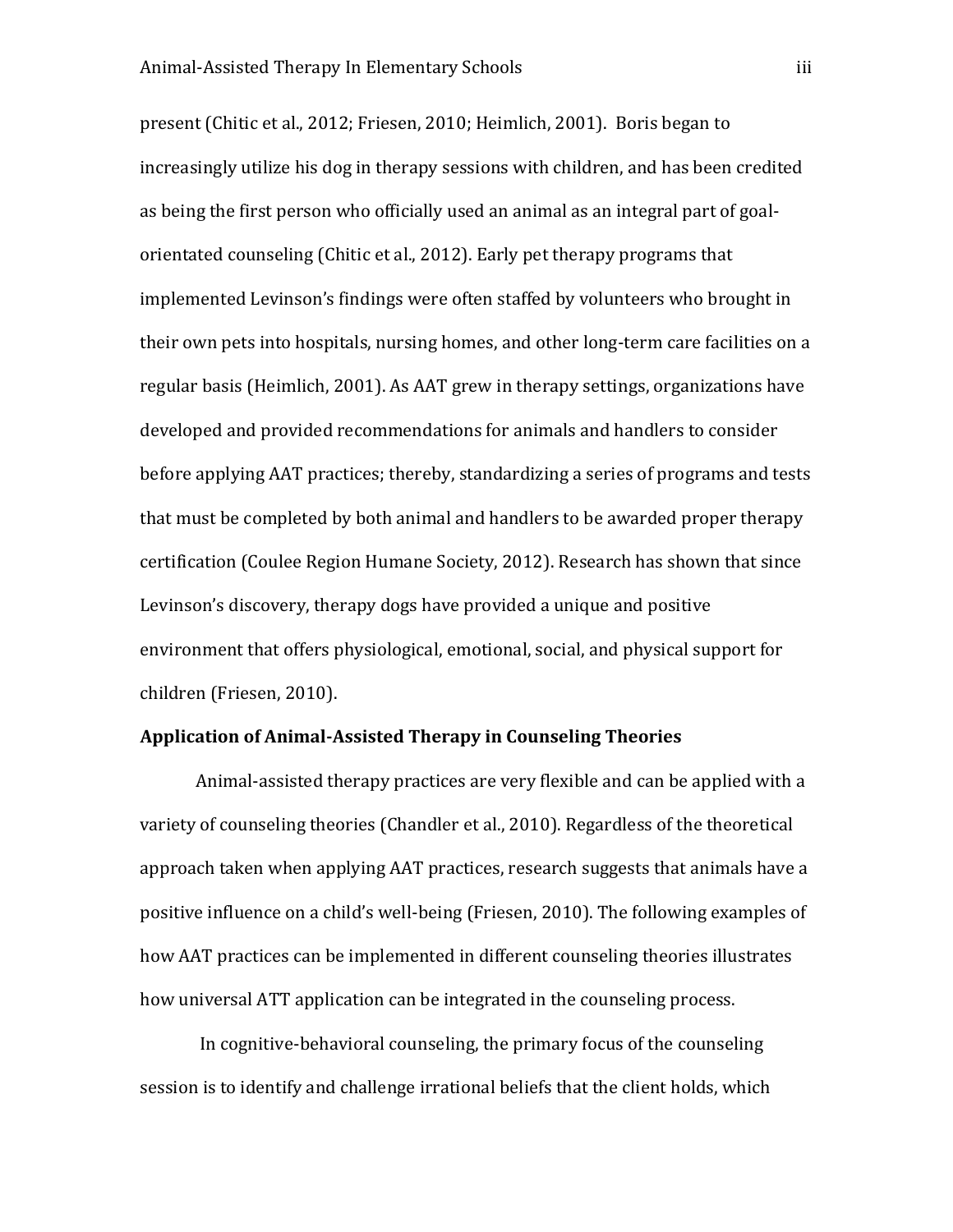contribute to maladaptive feelings and behaviors (Chandler et al., 2010). Methods of cognitive-behavioral counseling include identifying and challenging irrational beliefs, changing communication styles, developing new social and relationship skills, and modeling or role-playing new behaviors. To facilitate discussion with a client, a counselor who uses cognitive-behavioral therapy can apply AAT techniques to build client rapport and to enhance the trust of a client (Chandler et al., 2010; Jalongo, 2005). Successful interactions between a client and a therapy dog can enhance the client's self-esteem and confidence (Heimlich, 2001). Counselors can also use a therapy dog to assist a client in role-playing and practicing new social skills (Chandler et al., 2010); this is especially effective because dogs are viewed by clients as non-judgmental figures and as figures who will not degrade a client for not being able to role-play (Friesen, 2010). Client's who struggle to perform roleplaying tasks or social skills with humans can be asked to practice the skill with a therapy dog first, which may make the interaction much more fun and less threatening than practicing with another person (Chandler et al, 2010). The counselor may also use the therapy dog as an object upon which the client can project a story. This allows the counselor to assess thoughts for irrational patterns and negative self-talk.

In behavioral counseling, the main goal of the counseling session is to improve a client's quality of life by altering behavior that restricts the client from social, occupational, and or other important life activities (Chandler et al., 2010). Operant conditioning is a psychological tenant of behavioral counseling that examines the rewards and punishments people receive as a consequence of their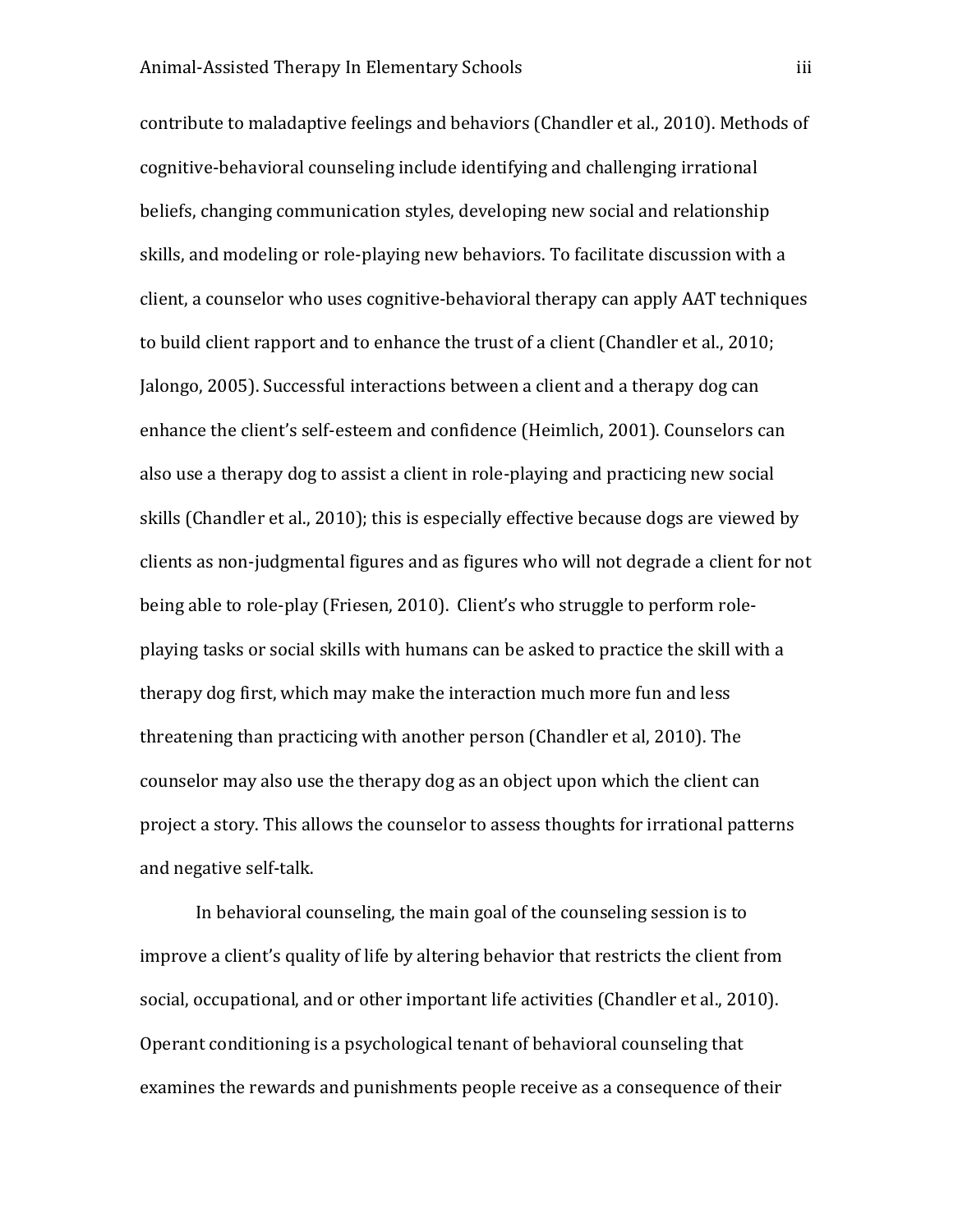behavior and how receiving these consequences influences future behavior (Chandler et al., 2010; Thorndike, 1911). Counselors who believe in behavioral counseling theory can use AAT and interactions with a therapy dog as motivational stimulus to encourage a student to engage in appropriate behavior. As stated, many children find that petting, playing, or performing with an animal is fun and rewarding (Coulee Region Humane Society, 2012; Jalango et al., 2004). The use of interactions with a therapy animal as a behavioral reward for a student is consistent with the use of positive reinforcement in operant conditioning to increase the target of positive student behavior. Likewise, removal of an opportunity to work with the therapy animal will act as a negative punishment, decreasing the likelihood of future problematic behavior. Behavioral counselors can also comment on how the therapy dog positively interacts with others, which can be an effective model to show students appropriate behavior and a friendly partner with which to practice (Chandler et al., 2010). Students often want to have the therapy dog do tricks while interacting with the animal. For older students, the play and reward sequence of interactions between the student and the dog provides a hands on example, illustrating how our own actions are influenced by rewards and consequences; much like the therapy dog's behavior of performing a trick to be rewarded by it's motivation such as a treat.

In person-centered counseling theory, the counselor approaches the client with unconditional positive regard (Rogers, 1980; Sommers-Flanagan & Sommers-Flanagan, 2012). The goal of the therapy sessions is to promote client's trust in one's self by providing an accepting, warm, genuine, and empathetic environment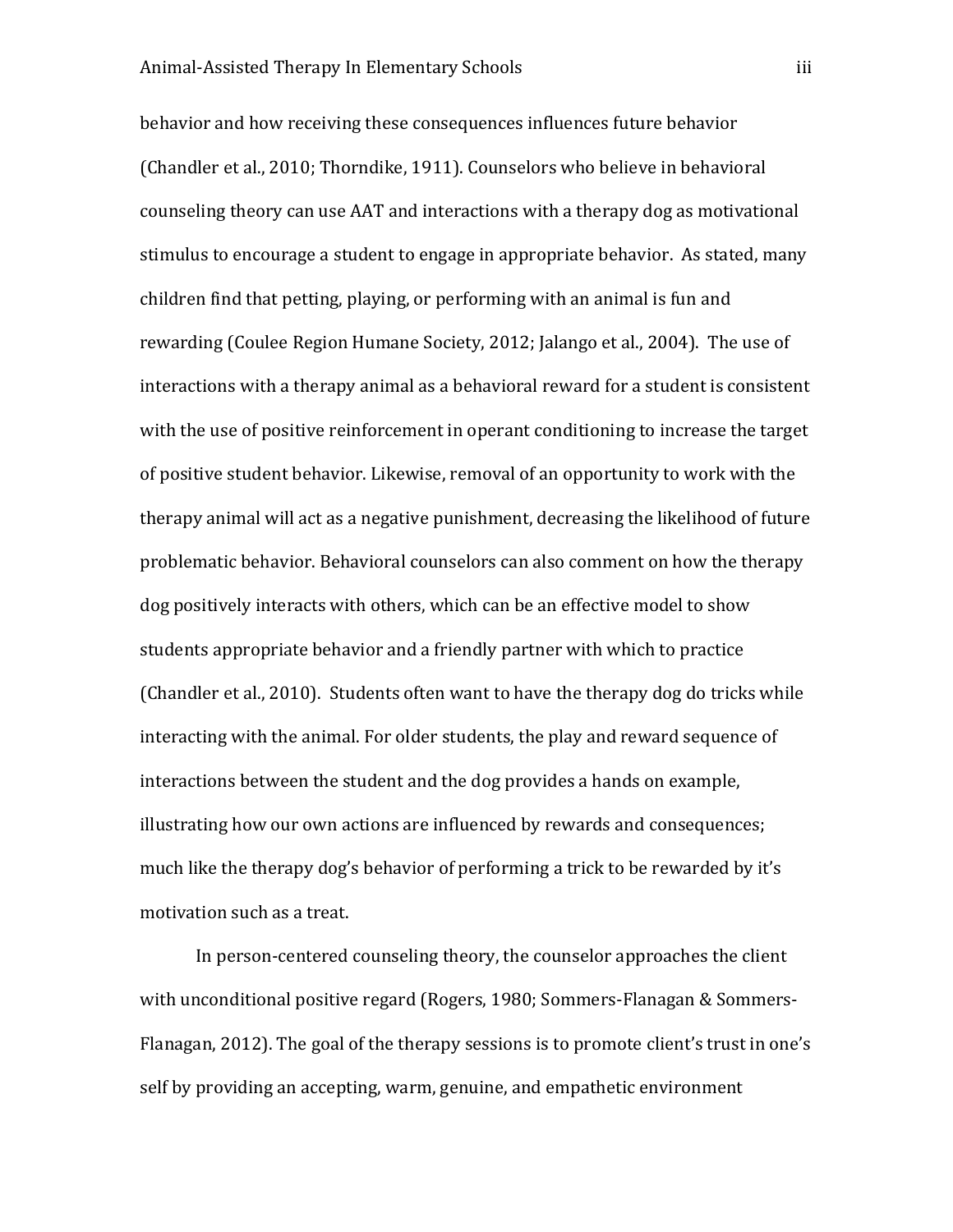(Chandler et al., 2010). A therapy dog is a friendly and sociable companion that is accepting and lovable towards clients; therefore, this calming presence contributes to a client's understanding of unconditional positive regard and a safe therapeutic environment (Chandler et al, 2010; Friesen, 2010; Geiest, 2011). Reflecting and clarifying are also important aspects of person-centered therapy. These skills can be useful therapeutically as they are accomplished through AAT practices when a client can use the therapy dog to reflect on his or her relationship with the animal and also respond to spontaneous interactions between the client and the therapy dog (Chandler et al., 2010).

In the Adlerian theory of counseling, humans are viewed as motivated beings who hold inferiority feelings about themselves that drive them to become successful within the contexts of their family and community; in addition, each individual develops a unique life plan for achieving one's success and satisfaction in one's life (Chandler et al., 2010). To help clients realize their potentially incongruent thought patterns; Adlerian counseling emphasizes social relatedness, which corresponds well with applying AAT practices (Chandler et al., 2010). A therapy dog has an ability to connect and interact with humans. A dog is able to identify and become aware of even the subtlest social cues of people; while humans are able to identify social cues of the animal, making communication between the dog and the human very effective (Heimlich, 2001). In Adlerian counseling AAT can facilitate insight, enhance a client's social and relationship skills, and encourage clients to share their feelings (Chandler et al., 2010). Sharing the therapy animal's history can also be effective in eliciting a client's response, especially if it is a history with which the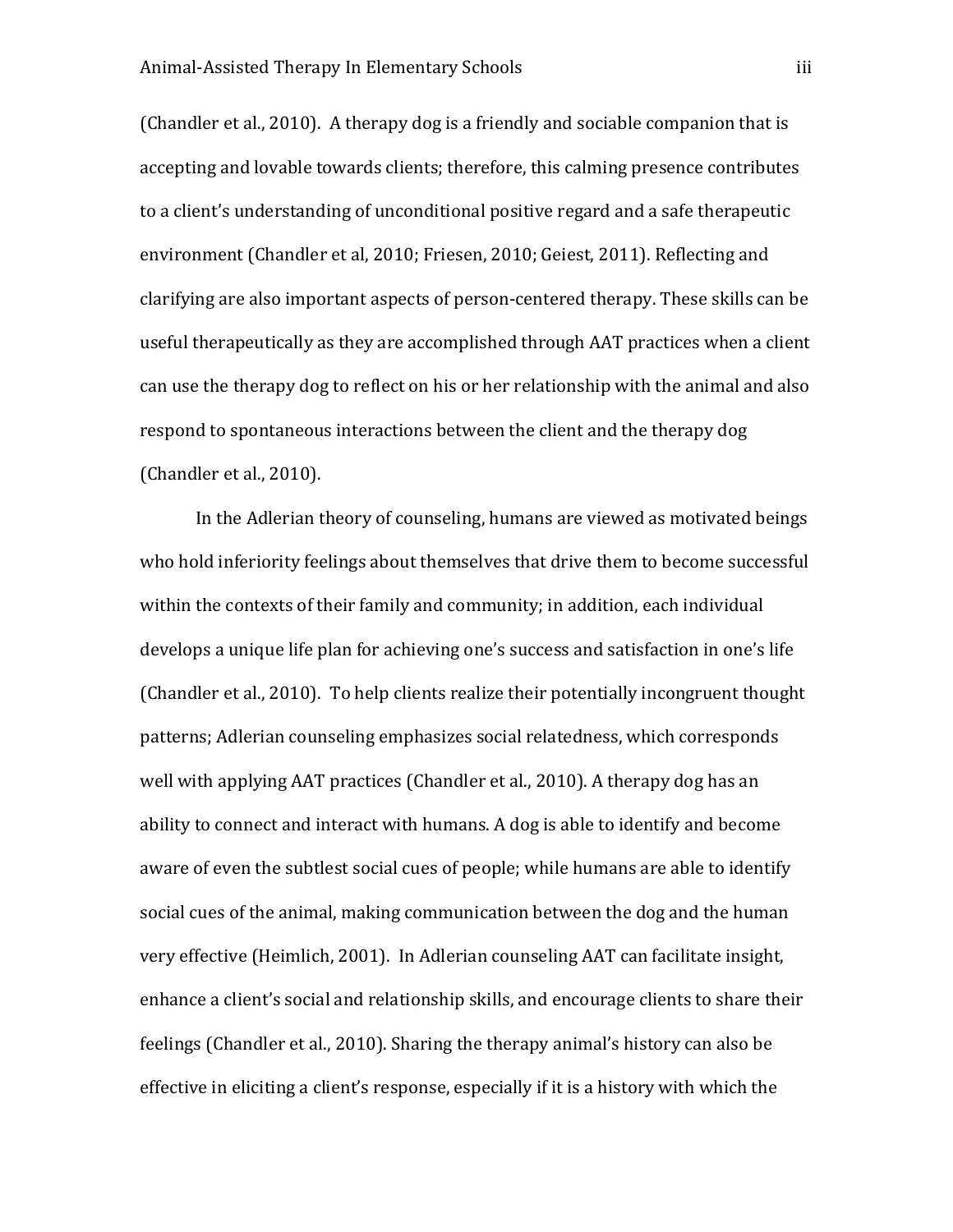client can relate. The following example demonstrates how the therapy dog can be useful in this way:

Children fighting cancer in an oncology unit may become discouraged; however, when a therapy dog and its handler visited the children, they became greatly encouraged. The dog was a three-legged black Labrador, who was also a cancer survivor, made weekly visits to the hospital and lifted the spirits and hope in the young children (Chandler et al., 2010).

#### **Benefits of AAT in Elementary Schools**

There are many benefits that are associated with animal-assisted therapy in elementary school settings. Visits from certified therapy dogs in elementary schools offer a unique form of support to children's learning, physical health, and emotional well being (Jalongo et al., 2004). The presence of a therapy dog in an elementary setting improves student socialization, a child's communication skills, task persistence, while also eliciting increased responsiveness and mental alertness of children (Chitic et al., 2012; Heimlich, 2001; Jalongo, 2005). Children who are accompanied by a therapy dog have a reduction in their heart rate, lowered blood pressure, and decreased anxiety (Jalongo et al., 2004; Coulee Region Humane Society, 2012).

Students are not the only ones who benefit from having AAT practices and a therapy dog in elementary schools. Dogs provide social, emotional, and physical benefits for both children and the school staff (Heimlich, 2001). Both teachers and students are often excited to interact with a therapy dog and children are eager to have the dog like them. This is a great way for teachers to instruct students to be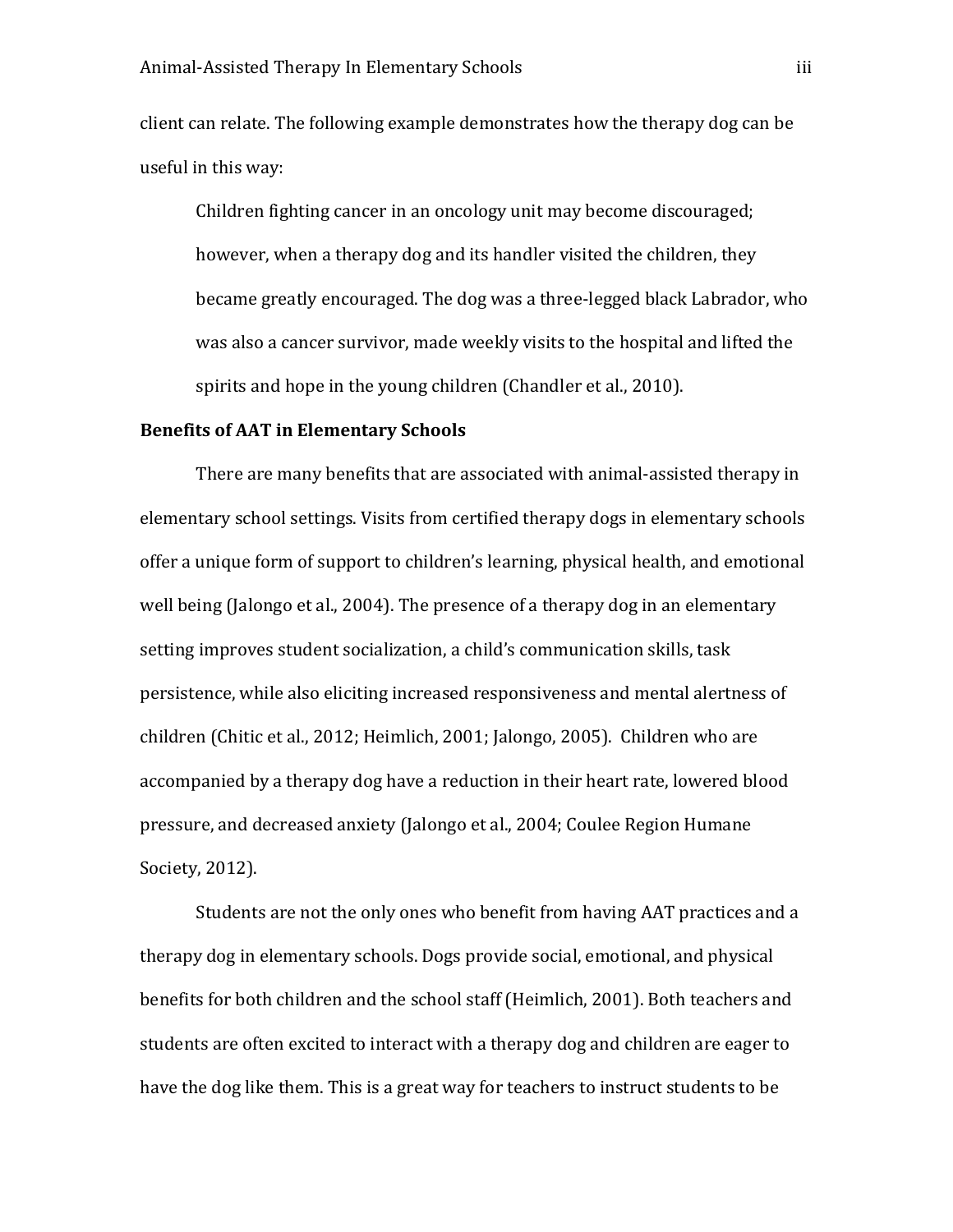quiet, slow down, and be gentle in the classroom settings, and then they can be asked to apply the behavioral lesson into practice when the therapy dog is present.

An important aspect of AAT is the novelty effect of a therapy dog in the classroom setting. The novelty effect of AAT is just an additional benefit that therapy dogs bring to the elementary school setting. The initial progress of AAT in schools might be affected by student's perception that having a therapy dog in elementary school is something that is new and fun (Chitic et al., 2012). Overall, great improvements are typically shown in reading skills and comprehension and improved peer communication in schools that apply AAT practices (Coulee Region Humane Society, 2012). Other benefits include higher self-esteem, increased levels of confidence, improved student relationships with teachers, peers, and family; this occurs not only in therapy dog sessions, but also in regular education classes as well. Finally, the use of AAT has also been related to improvement is school attendance (Coulee Region Humane Society, 2012).

# **Concerns of AAT in Elementary Schools**

Although there are many benefits to therapy dogs in elementary school settings, some individuals still have concerns about bringing an animal into contact with elementary students. Three major concerns of AAT are a child's fear of animals, sanitary issues of animals, and multicultural concerns.

Learning to interact with a therapy dog in a gentle and quiet manner, learning how to play fair, and how to behave if a student is afraid of dogs are important lessons for students to learn before introducing a dog to an elementary school setting (Friesen, 2010). The fear of dogs is a fear that many children have,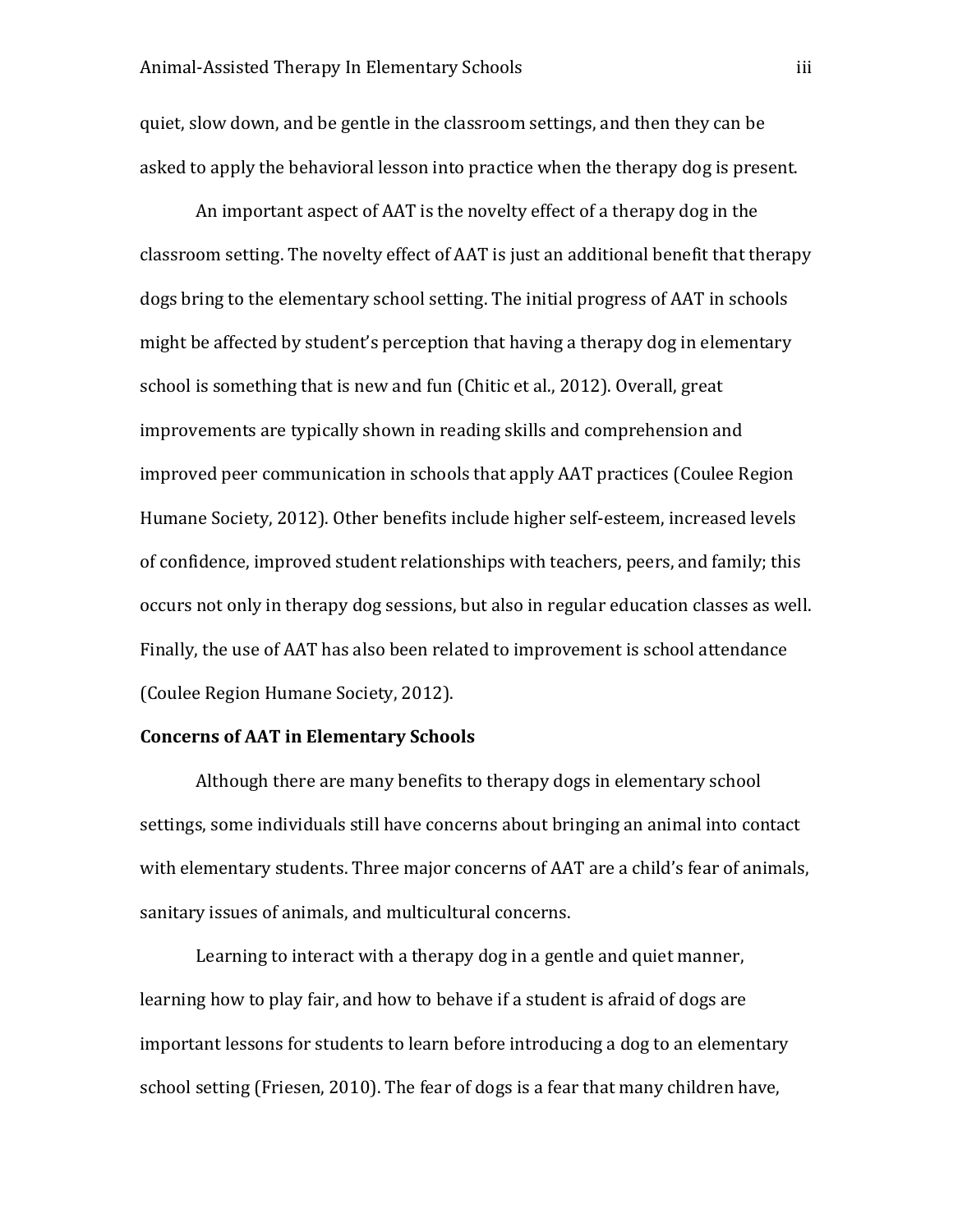especially at a young age when they may have limited experience with dogs. AAT practices and therapy dogs are a great way to work with children to overcome their fears in a safe environment. Children with a fear of dogs now have a chance to see a gentle dog interact with their friends and classmates. They also see how much their peers enjoy interacting with the dog, and after a short time, the child, who used to have a fear, now wants to interact with the dog as well (Coulee Region Humane Society, 2012).

Cleanliness of dogs is a major concern of some individuals from different cultures, including those from the Middle East and the countries of Southeast Asia. Some cultures perceive dogs to be unclean, and do not wish to have their children be involved with animal related activities (Friesen, 2010). Student allergies are also a major consideration for adults regarding AAT and the use of therapy dogs (Jalongo et al., 2004; Friesen, 2010). It is important to know that therapy dogs are bathed or well groomed, vaccinated, and are treated with an anti-allergen powder immediately before a visit to a school so animal dander, which is the most common source of an allergic reaction, is significantly minimized (Friesen, 2010; Jalongo et al., 2004). Holding AAT sessions outside or in a large ventilated room is a great adaptation to reduce potential student allergy concerns.

Therapy dogs are also trained not to lick or scratch as they complete the classes required to receive therapy dog certification (Jalongo et al., 2004), reducing the likelihood of an infection ever being spread. In rare occurrences, even a highly trained therapy dog may become suddenly ill and vomit, urinate, or defecate in the school or on school property (Jalongo et al., 2004). The handler of the therapy dog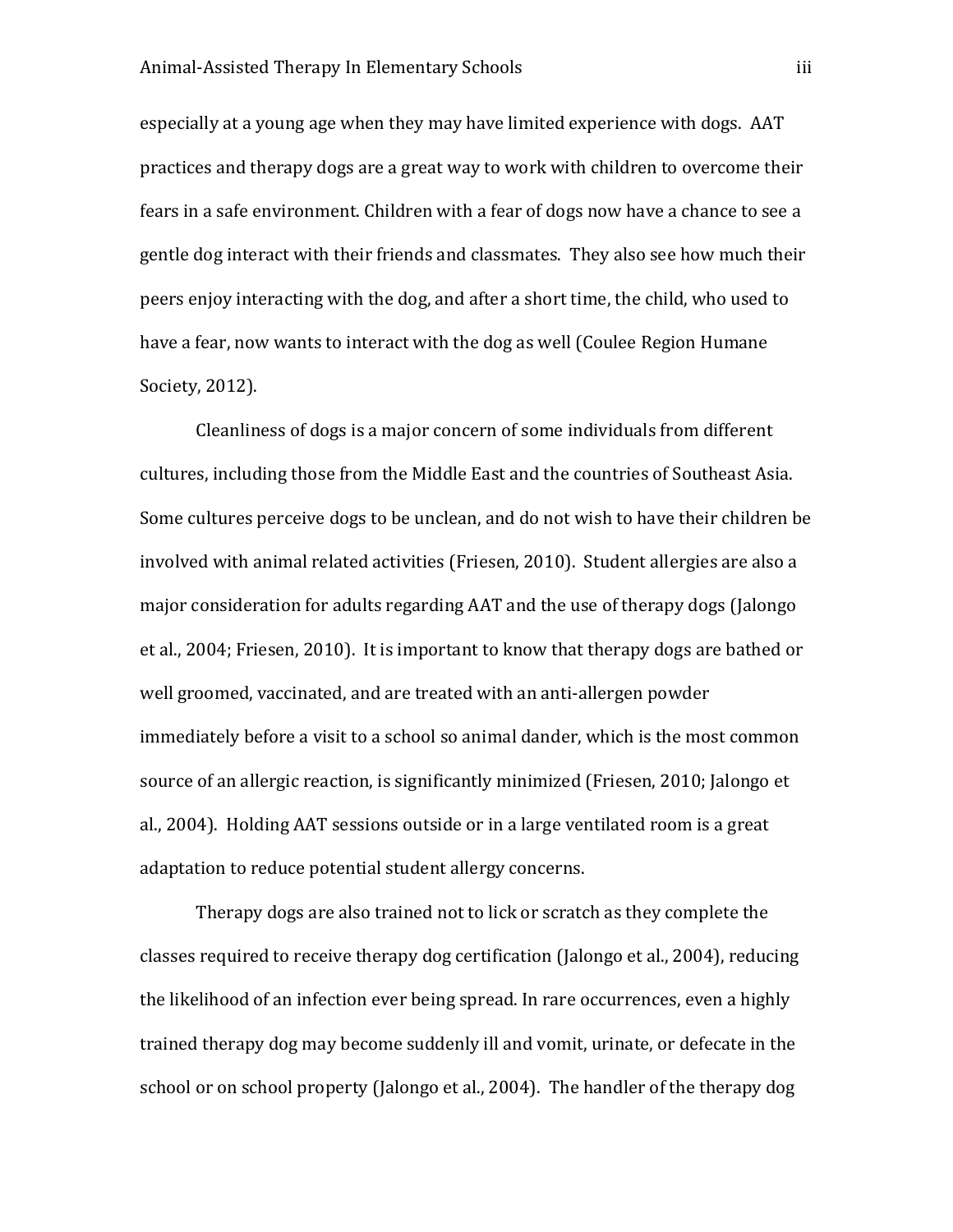must always be prepared for such an occurrence and is responsible for cleaning up after the animals.

It is important for faculty members who advocate for AAT and wish to incorporate AAT practices into their curriculum to talk with parents who have concerns. Meeting with concerned parents may correct potential misconceptions they may hold about how their children and potential interactions with the therapy dog to provide an accurate description of how AAT is used and the precautions that are taken prior to introducing a therapy dog in an elementary school setting.

# **Animal-Assisted Therapy and Academic Development**

As previously mentioned, there are numerous benefits to elementary students who are working alongside a therapy dog including improvement in student socialization, communication skills, task persistence, and increased responsiveness and mental alertness of children (Chitic et al., 2012; Heimlich, 2001; Jalongo, 2005). There are also specific benefits of AAT practices within the classroom. Therapy dogs have been found to contribute to an elementary student's overall emotional stability; especially students who are diagnosed with a severe emotional disorder, as a therapy dog provides a unique friend to bond with in the classroom setting (Friesen, 2010). A remarkable ability that therapy dogs have in a classroom setting is motivating students to engage in reading activities.

Working with a therapy dog is a remarkably effective way to encourage students who have attention difficulties, disruptive behaviors, or a general lack of interest in reading to participate in classroom reading activities (Jalongo, 2005). Reading to a therapy dog, who is perceived by the child as a non-judgmental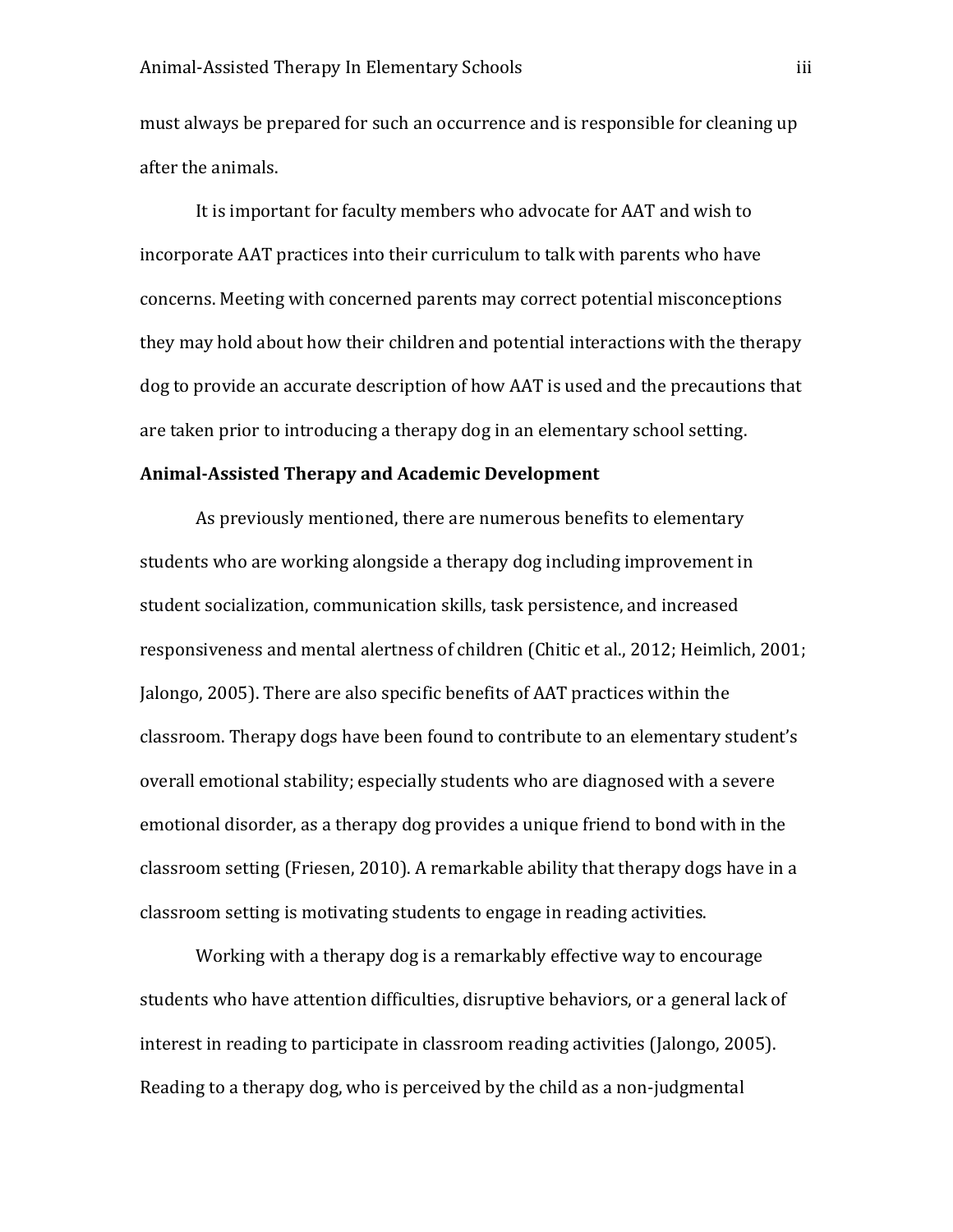audience, can inspire a child who was not previously interested in reading to participate in oral reading tasks (Friesen, 2010). In the student's perspective, a dog makes a great listener, and dogs never laugh or make fun of them for struggling or making a mistake while reading (Coulee Region Humane Society, 2012). For a child who is self-conscious about reading in front of others, reading to a therapy dog can help eliminate the fear of being laughed at or criticized by others. Taking away the negative thoughts that are associated with reading in front of others by replacing people with a therapy dog, books and attempting new words start to become something exciting to a student.

The use of therapy dogs in reading activities with students is consistent with practices in literacy instruction (Jalongo, 2005). The most comprehensive AAT reading program is Reading Education Assistance Dogs, or R.E.A.D (Coulee Region Human Society, 2012; Jalongo, 2005). R.E.A.D recommends that twenty minutes be set aside per week for students who struggle with reading to practice reading aloud to a certified therapy dog (Jalongo, 2005). Using carefully recommended books, twenty minutes a week of enjoyable and supportive reading, to a therapy dog can result in a significant increase in a student's reading ability. In a two-year longitudinal study, researchers suggest that all of the students who participated in the R.E.A.D program for thirteen months gained at least two grade levels in reading; some students improved to as much as four grade levels (Jalongo et al., 2004; Jalongo, 2005). Even if a person were to criticize the results suggesting that other potential variables could be influencing the progress in a student's reading ability; it is undisputable that the children are excited to have an opportunity to interact with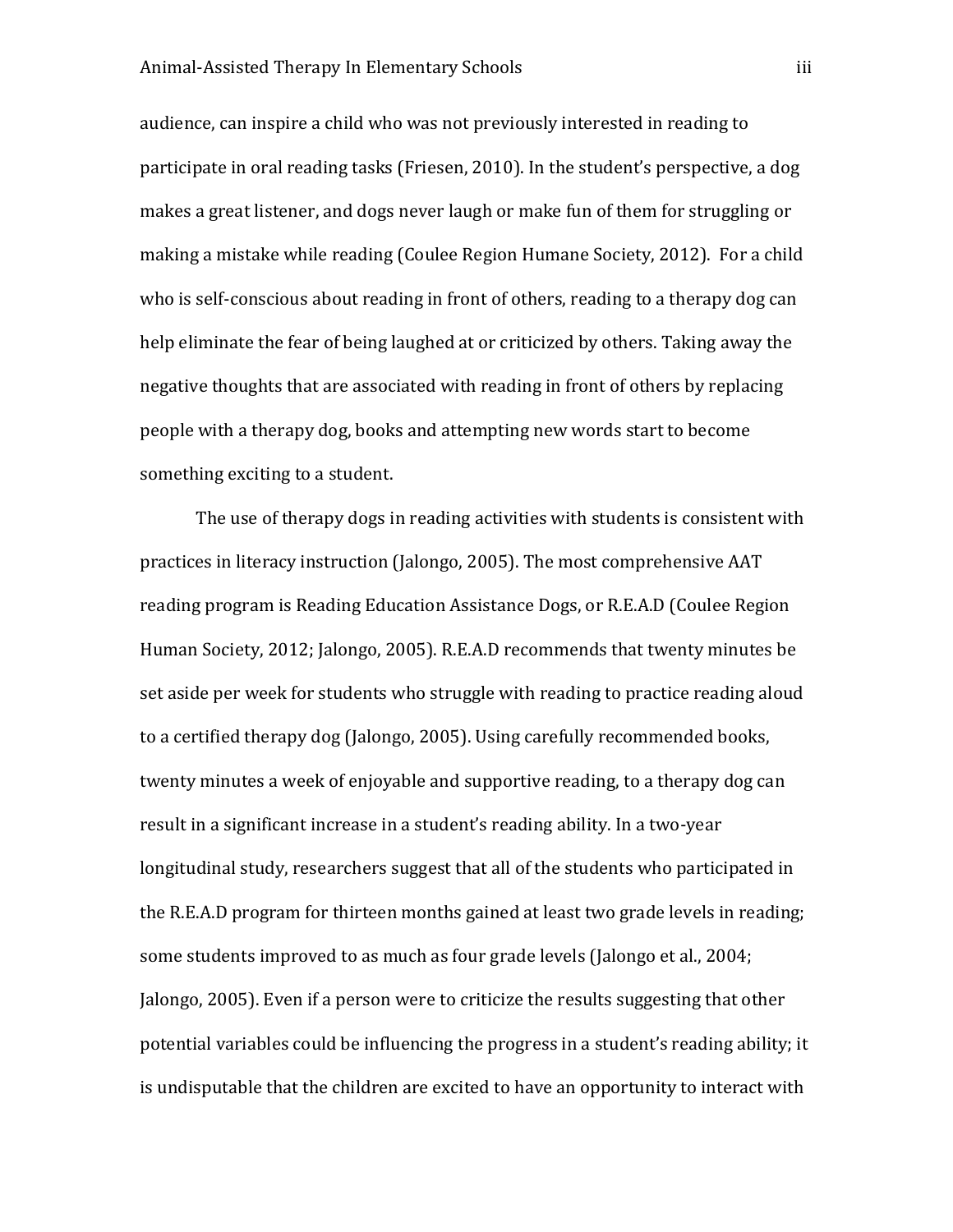a therapy dog in the classroom setting (Jalongo et al, 2004; Jalongo, 2005; Hiemlich, 2001; Chadler et al., 2010; Chitic et al., 2012; Coulee Region Humane Society, 2012). Students who wish to attend the R.E.A.D program primarily to have an opportunity to interact with a dog still benefit greatly. The R.E.A.D program recommends twenty minutes be set aside per week to make progress in reading. Considering an average school year to be 180 days long, the amount of time equals out to approximately 14 extra hours of reading per school year. This extra time and practice is helpful to the reader, but is not too overwhelming to interfere with other school programs and outcomes. Using AAT in school can motivate students to read outside of school as well, as shown in the example below.

*"Goldie, a laid-back golden retriever, is paired with her 4th grade reading buddy. The boy (student) has attention difficulties, however, Goldie's habit of resting her head on his knee keeps the boy calm and focused as he strokes her fur while reading a story out loud. A teacher is present but remains quiet as the student and animal interact. Later that day, after reading with Goldie, the boy checks out three items from the library about dogs" (Jalongo, 2005 pg.157).*

Animal-assisted therapy reading programs, such as R.E.A.D, are not intended to take the place of effective instructing from a schoolteacher. It simply offers an additional structured and appealing alternative instead of "go back to your seats and read to yourself" (Jalongo, 2005). Another benefit of AAT reading programs, unlike other reading interventions that may inadvertently stigmatize children who lag behind in reading, is that it attracts almost all children to reading, whether they are average, below average, or above average readers (Jalongo, 2005). Animal-assisted therapy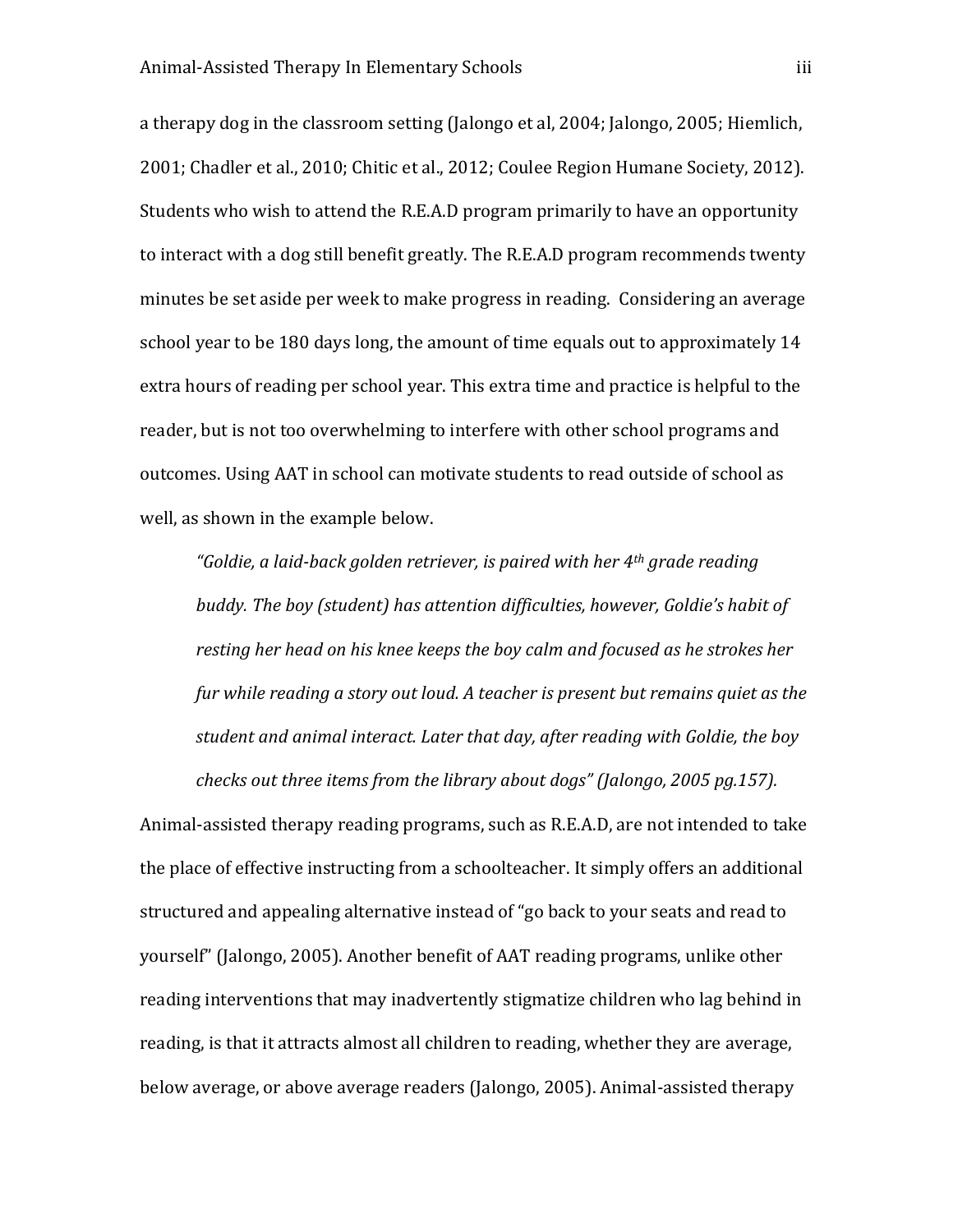shows great benefits for children in not only reading, but also across curricular areas (Jalongo et al, 2004).

Elementary students genuinely want to interact and read with therapy dogs. Meeting the student demand for AAT in schools may require multiple certified therapy dogs and handlers (Jalongo, 2005). A school in Pennsylvania has taken on the high demand of AAT programs. The Capital Area Intermediate Unit, CAIU, operates an emotional support program for students in the school. CAIU has always been open to new interventions to help students, and they have supported the application of AAT and therapy dogs in an emotional support program for the past seven years (Geiest, 2011). Currently, the program has five full-time therapy dogs with over 20 trained staff members certified as therapy dog handlers (Geiest, 2011). The effectiveness of this comprehensive program continues to be researched.

#### **Animal-Assisted Therapy in School Counseling**

Animal-assisted therapy is a very effective tool for school counselors at all levels for many reasons. Lange, Cox, Bernert, and Jenkins (2006) reported that the majority of counselors who practice AAT use a therapy dog to build rapport with students. In a session the counselor may have the child reflect on their relationship with the therapy dog, encouraging the student to play with the animal, and by having the student share information about the animal**.** Children are more sociable in the presence of an animal and are highly likely to talk to animals about serious issues, as children perceive therapy dogs to be non-judgmental participants of the counseling process (Friesen, 2010).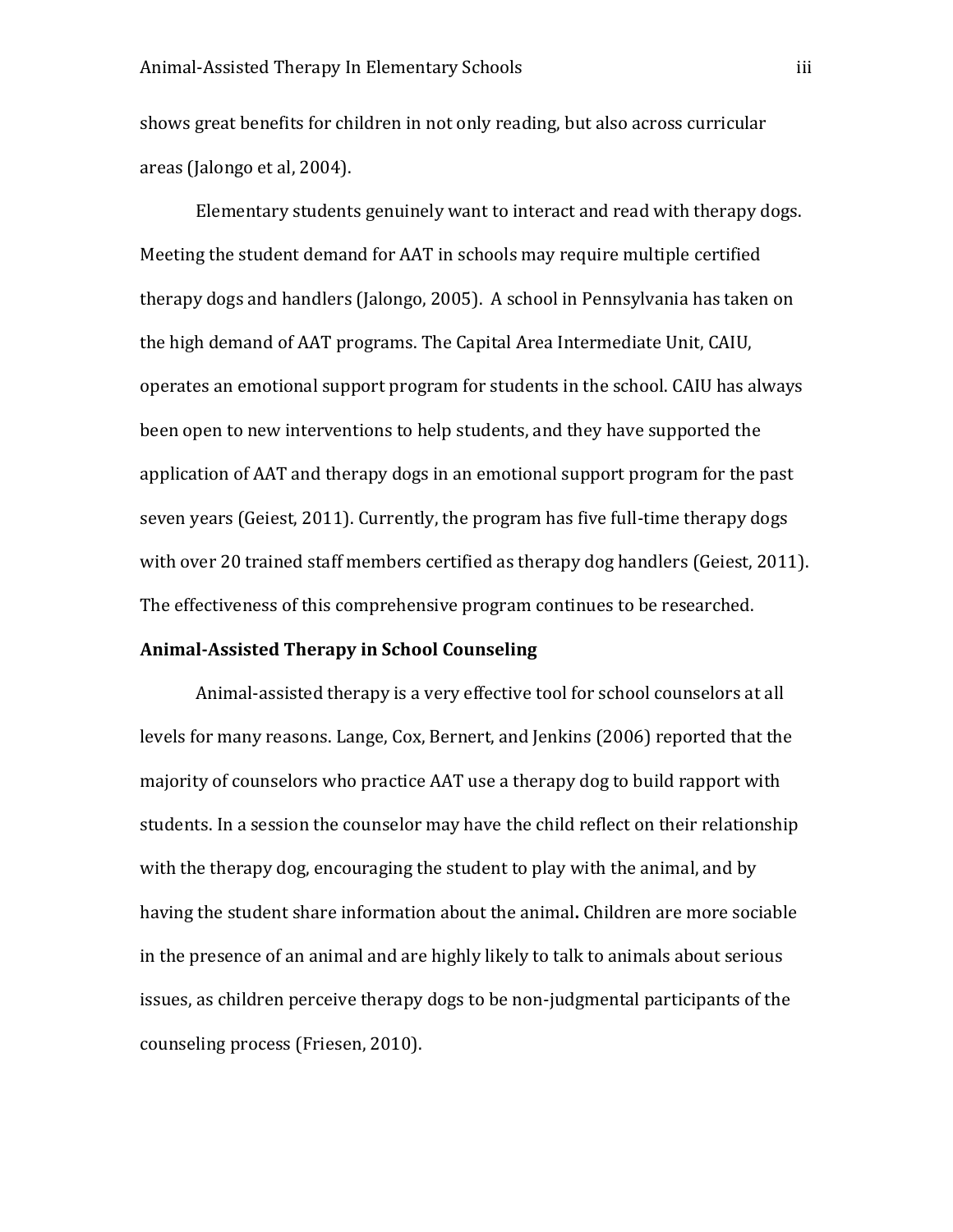Animal-assisted therapy also enhances the student-counselor interaction by creating a fun and safe environment with the presence of a therapy dog (Chandler et al., 2010). Therapy dogs also have a profound calming effect on children who are under stress (Friesen, 2010). The simple act of a therapy dog bringing a toy to a student and attempting to force the toy into the hand of the stressed child often makes the student smile. The smile and behavior of the student encourages the therapy dog to continue its attempt at play, which usually results in more humorous interactions between the dog and the student. These subsequent interactions not only relieve the stress of the student, but also may also elicit laughter, an important therapeutic outcome (Geiest, 2011).

The positive interaction between the student and the dog may assist in creating a positive relationship between the student and the school counselor. The attachment behavior from the student and dog is often transferred to the school counselor, who has been doing very little, except for observing the student-dog interaction in silence (Chandler et al., 2010; Geiest, 2011). In some instances, a counselor with a therapy dog was the only counselor able to establish the relationship necessary to facilitate change in a particularly troubled student (Chandler et al., 2010). Levinson (1971) states dogs are "social lubricants"; thus, they serve as a bridge to establish effective student-counselor relationships. The example below shows how effective therapy dogs can be in alleviating the stress of an elementary student.

Some students in school become completely nonverbal when stressed. During these times of escalated stress, the voices of teachers seem to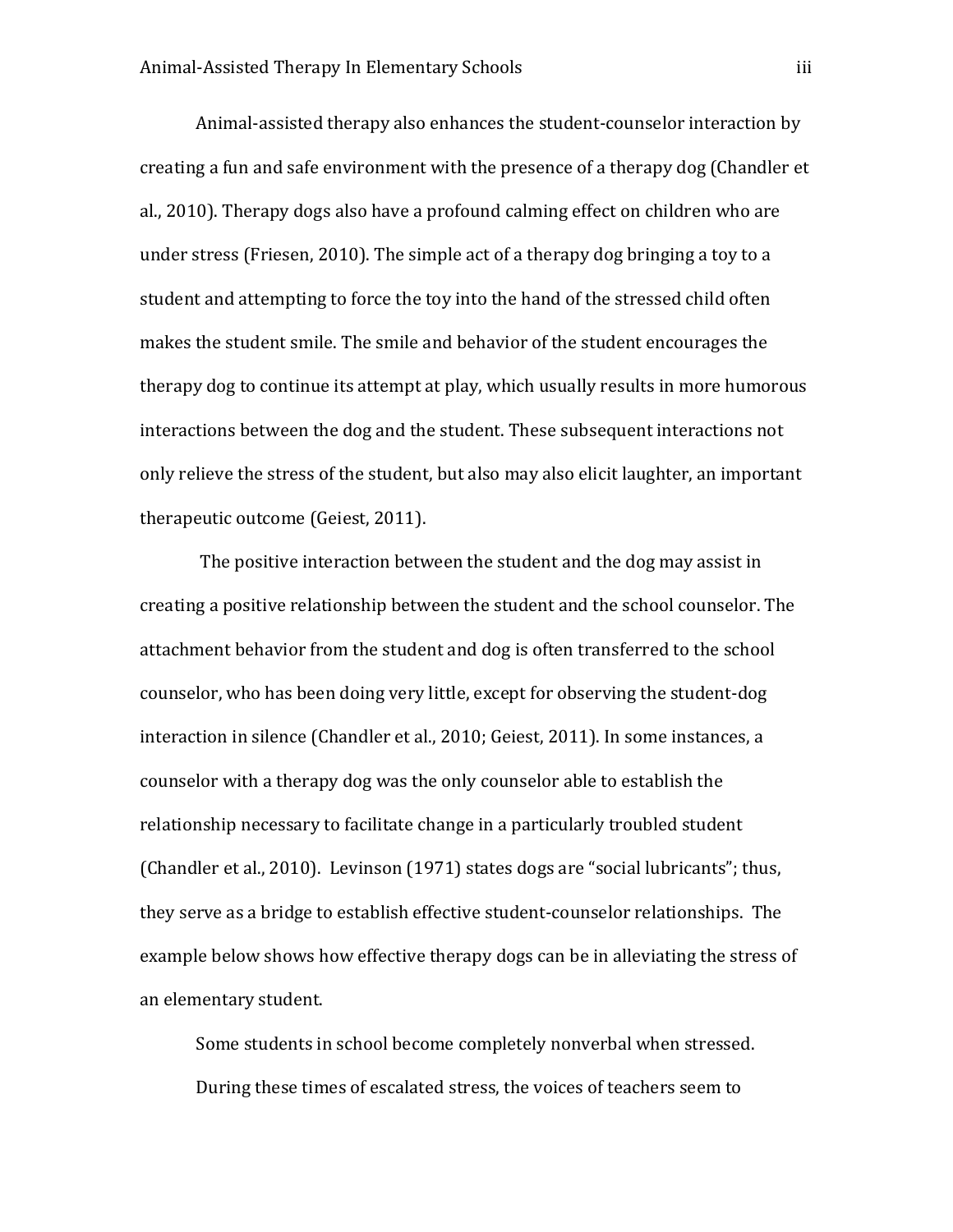heighten their stress. At these times, a teacher could guide the student into the office where there is a therapy dog present. The student will usually slump into the beanbag chair where the therapy dog will visit them. The dog lays it's head on the student's lap and looks up into the student's face. The dog adjusts its ear and tail to magically fit the mood of the student. At times the dog will even produce a light cry or a sigh. The counselor does not talk, but just sits there and observes. The students will make eye contact with the dog and pet them in silence. It is amazing to watch their bodies relax from their stressful states. Many of the students have written in their creative writing exercises about how the dog seems to understand how they are feeling through their non-verbal communication. (Geiest, 2011 pg. 253)

#### **How To Implement an AAT Program In an Elementary School**

The first step in creating and establishing an effective animal-assisted therapy program is to develop an understanding of the training components of AAT (Jalongo, 2005). The handlers of therapy dogs are to work with their certified dogs while also providing support to the students. Therapy dogs need to be calm around adults, children, and other dogs. Therapy dogs also need to pass specific obedience training that teaches them to ignore distractions, adapt quickly to different situations, and respond reliably to commands before being certified as a therapy dog (Jalongo, 2005).

After knowing what it takes to train and receive certification, the second step in establishing an AAT program is gaining strong administrative support and educating other staff members about AAT in schools. It should be clear that the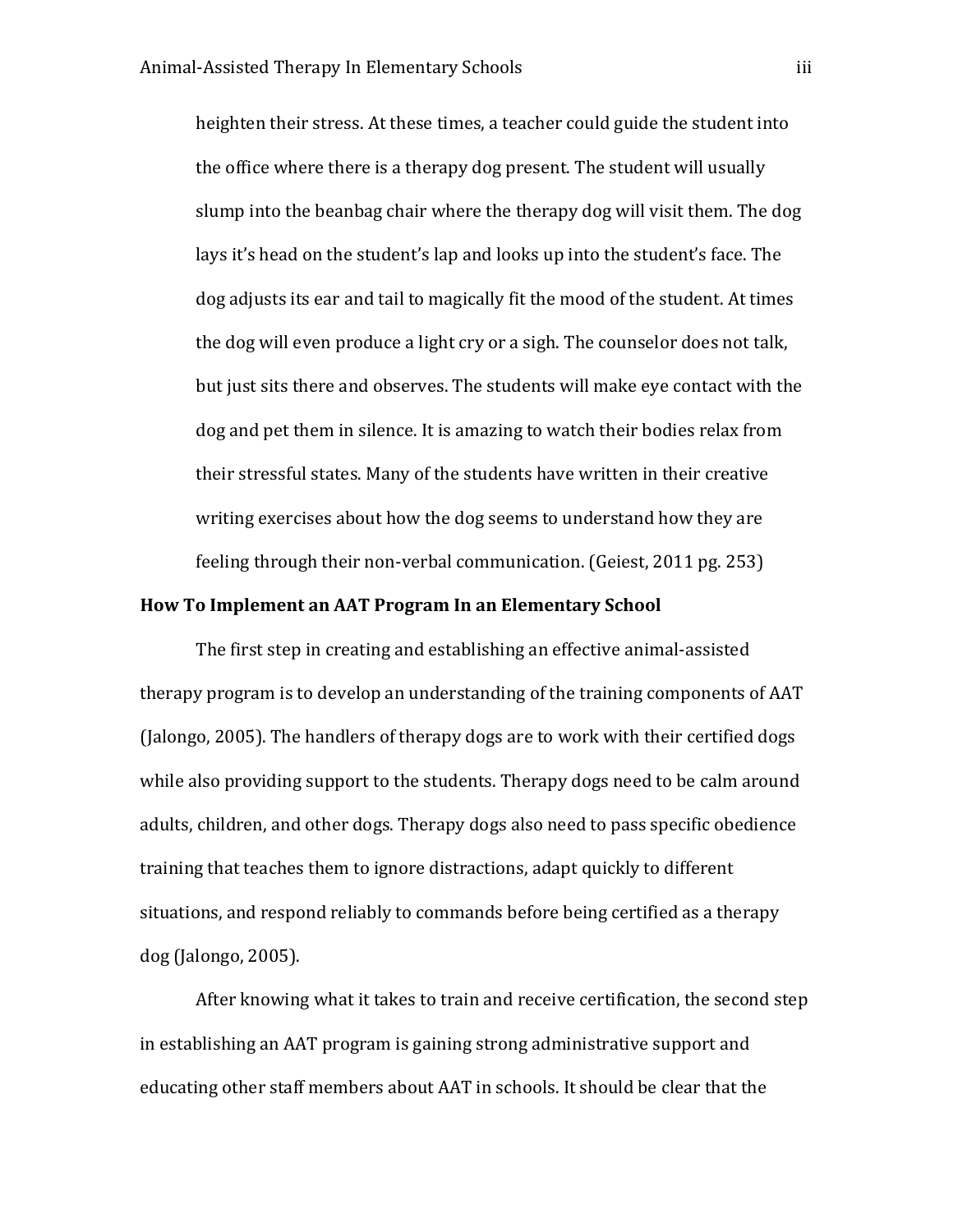intention is not to bring an untrained family pet along to school as a way to get the attention of students. An advocate of therapy dogs in schools should discuss with school faculty and board members that AAT is a carefully planned program that involves collaboration of reading professionals, registered and insured therapy dogs and handlers, school and local library specialists, and the community.

The next step in implementing AAT programs in elementary schools is to address the safety and liability issues of therapy dogs. The best protection against potential problems of AAT is taking the appropriate measures to ensure the safety and well being of the students. Elementary schools should work exclusively with trained, registered, and regularly evaluated handler/dog teams (Jalongo, 2005). In order to maintain certification, handlers must renew their AAT membership every two years. Certified members of AAT programs are provided with liability insurance; however this coverage only qualifies for volunteers. As a result, a teacher would not be able to bring their own therapy dog to class and have insurance coverage because they are in the role of an employee and not a volunteer. In all cases of AAT, informed consent needs to be given by both the child and their guardians prior to any interaction between the child and a therapy dog.

The final step in implementing an animal-assisted therapy program in elementary schools is considering where the school is located and the community. Not all schools are equipped to have a full time therapy dog. Even if the school would properly accommodate the needs of a therapy dog, the community may be against the idea of implementing AAT practices with their children. An advocate of AAT programs in a school that has yet to practice such techniques should expect to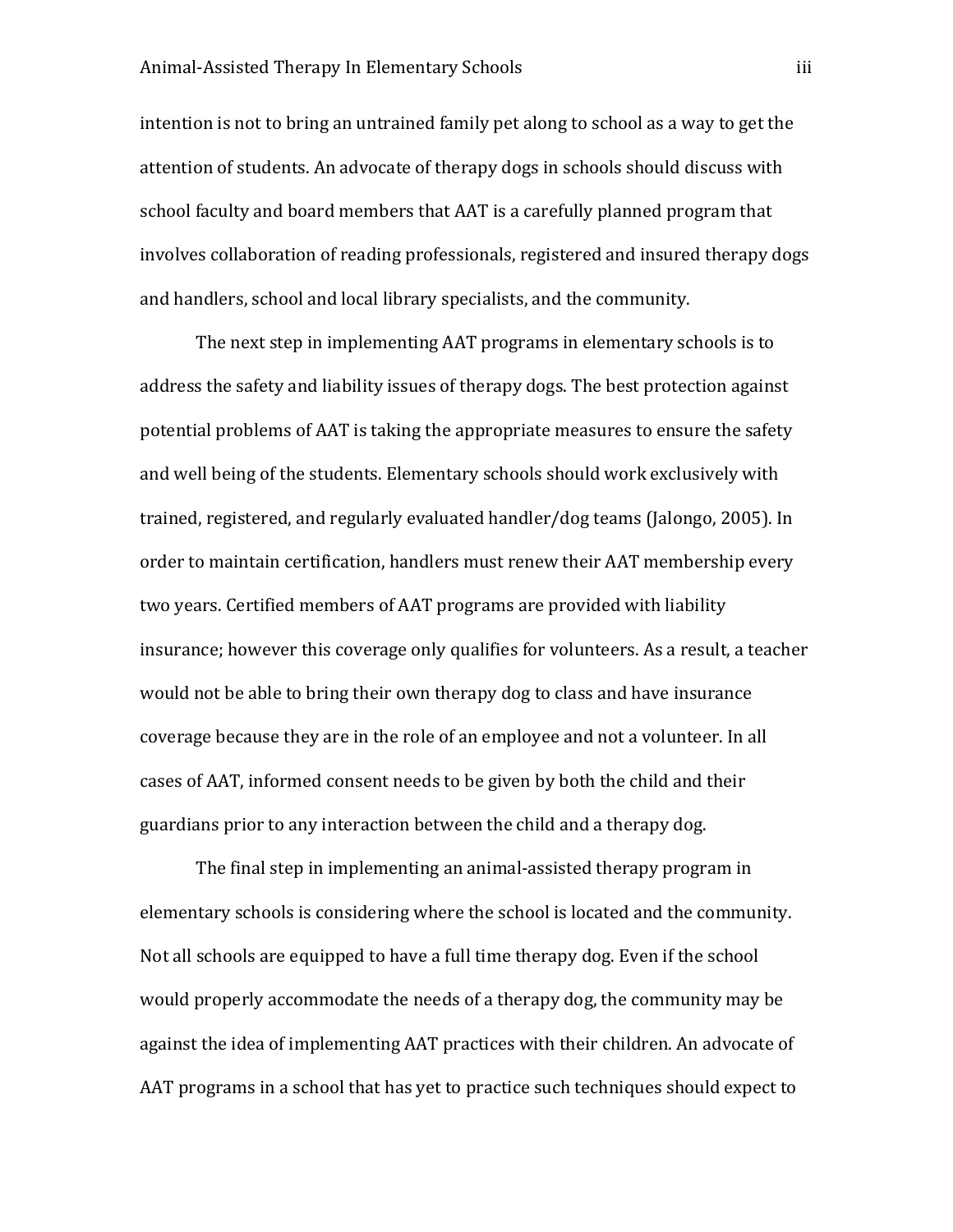take on the responsibility of informing staff, administration, parents, and community members of the purpose of AAT and the benefits of therapy dogs in elementary school settings through formal presentations, handouts, and media or online forums.

# **Pet Considerations**

It is paramount that the needs of the dog are taken into consideration when practicing animal-assisted therapy. Efforts must be made to educate all individuals working within the facility to ensure the safety of the therapy dog (Heimlich, 2001). Water and a dog kennel should be provided for the therapy dog at all times with scheduled exercise and relaxation breaks throughout the day (Heimlich, 2001; Friesen, 2010).

It is unfair and unethical to overschedule therapy animals to the point of exhaustion. It is recommended that a therapy dog work for no more than ninety minutes at a time, with a fifteen-minute break in a designated outdoor area, after each session (Heimlich, 2001; Jalongo, 2005). A therapy dog should also be closely monitored for any signs of stress. Dogs show stress by shaking, holding their ears back, holding their tail between their legs, or persistent licking; if the therapy dog exhibits any of these behaviors, the animal should be removed from the environment (Friesen, 2010).

# **Matching a Therapy Dog and a Student**

Not all dogs are appropriate candidates for therapy animals and not all students are appropriate for animal-assisted therapy. Counseling interventions should not involve a therapy animal when a situation might negatively impact the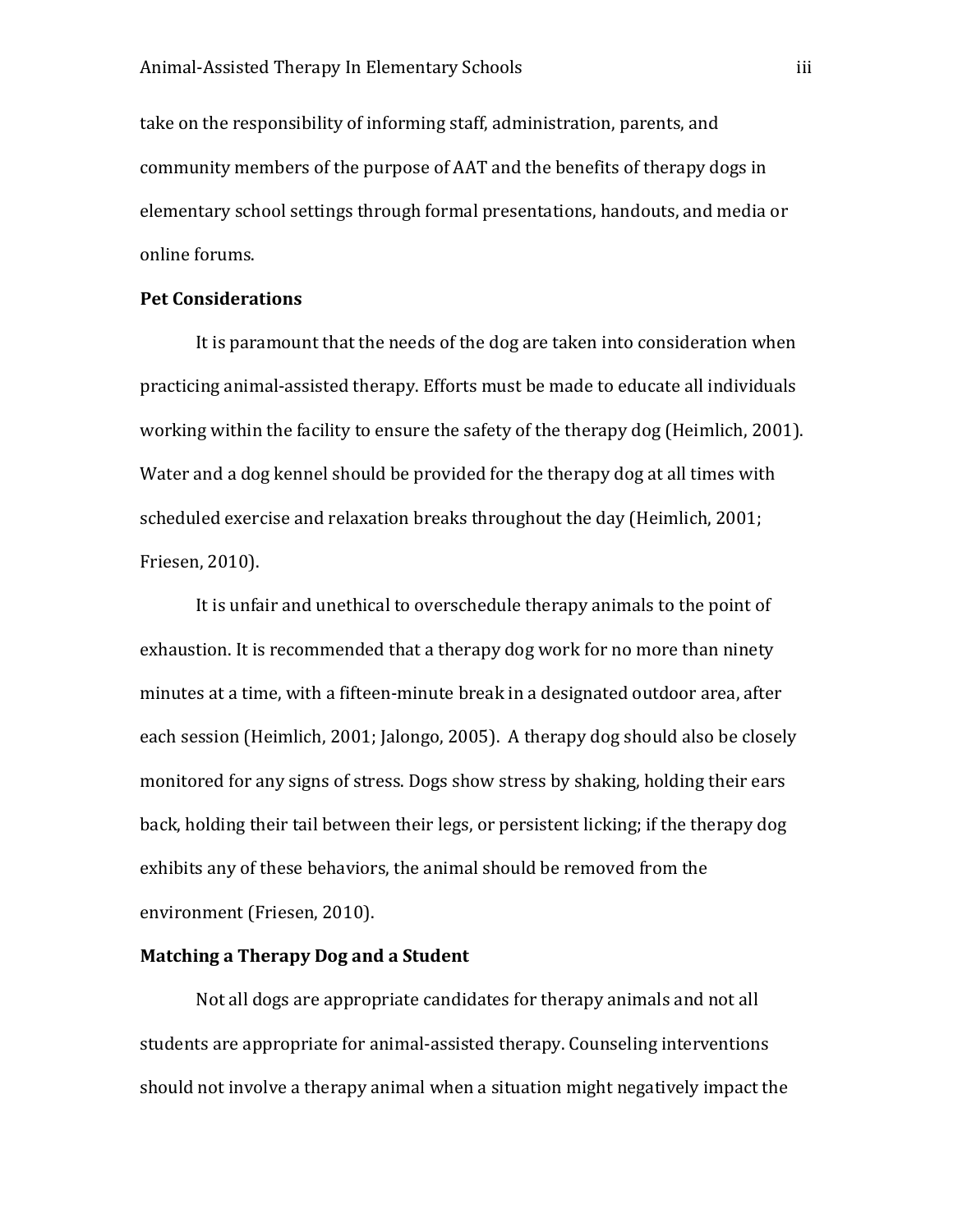safety or welfare of the student or the animal (Chandler et al., 2010). Children with allergies, students who are prone to seizures due to high levels of excitement, and children who exhibit aggressive behaviors towards animals should be excluded from the animal-assisted therapy process (Heimlich, 2001).

Even when a dog is a certified therapy animal, there is still an art in trying to match a therapy dog with some students. An excessively energetic dog may worsen the symptoms of a child diagnosed with ADHD; however, that same dog can act as a great behavioral stimulant to a person diagnosed with depression (Chitic et al., 2012). The size of a therapy dog may also influence an elementary student's decision to interact with the animal (Chitic et al., 2012). If a therapy animal is a large dog, an elementary student might find the dog to be scary and become distressed around the animal.

#### **Local Opportunities**

The Coulee Region Humane Society, located in Onalaska, WI, developed a pet therapy program in 1985 with the core mission of "touching lives and providing love and companionship on four paws" (Coulee Region Humane Society, 2012). The Coulee Region Humane Society has developed a *Read To Rover* program that launched in 2005. The *Read To Rover* program is designed to support a positive and safe learning environment for young readers and has become a tool for many of the area schools and libraries to promote a love of books and reading (Coulee Region Humane Society, 2012). The *Read To Rover* program recently was acknowledged for its great efforts in the community by achieving affiliate status with R.E.A.D in 2010. R.E.A.D is the national leader in the field of animal-assisted reading education.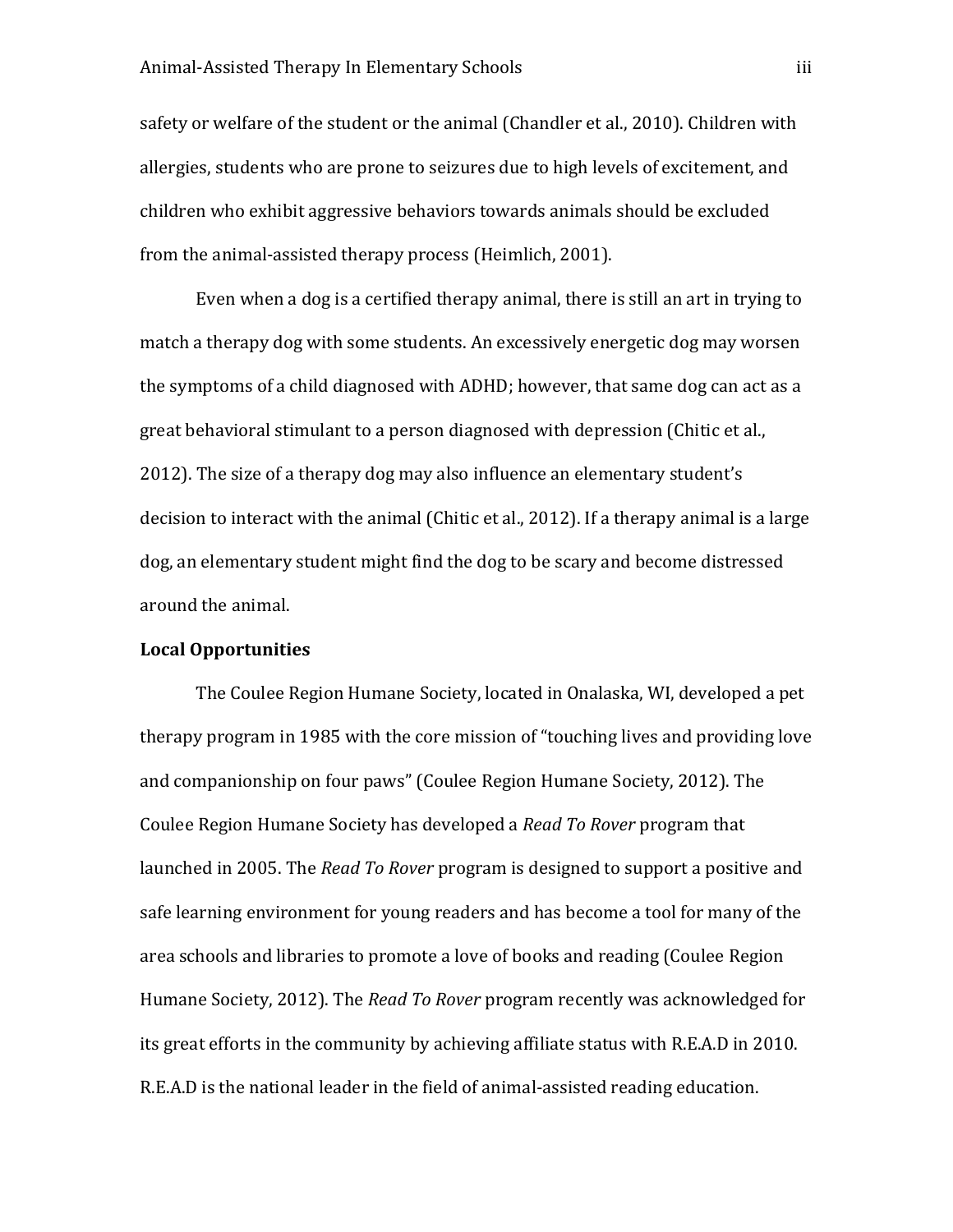# **My Personal Experience with Therapy Dogs in Schools**

For as long as I can remember, I have had a dog in my life. I grew up in a rural community with a father who has a passion for hunting. Throughout my childhood, I had the experience of working and training hounds to hunt a variety of game. This experience produced a strong connection with dogs and an opportunity to observe what remarkable companions dogs can become. I never would have thought my experiences with hunting dogs as a child would manifest into the advocacy of AAT in schools, but the first time I saw AAT in a school, I knew that instant that I wanted to learn more about pet therapy.

The first time I saw the therapy dogs in a school, I was working as a site supervisor for a school-aged child summer program. Once a week, a team of trainers from the Coulee Region Humane Society would bring two therapy dogs in to the school to interact with the children. The children, aged 5-12, engaged with the animals in small groups that incorporated our weekly theme to the activities that the children would do with the dogs. The students loved seeing and having opportunities to interact with the dogs. The therapy dogs became a common discussion among the kids, as they would often ask, "When is the next time the dogs are coming?" Seeing the interaction between therapy dogs and children immediately sparked my interest as well as my appreciating for how they could have a positive affect on students. I love dogs, I have experience training animals, and I am pursuing a career in school counseling; I could not find a reason not to raise a therapy dog of my own.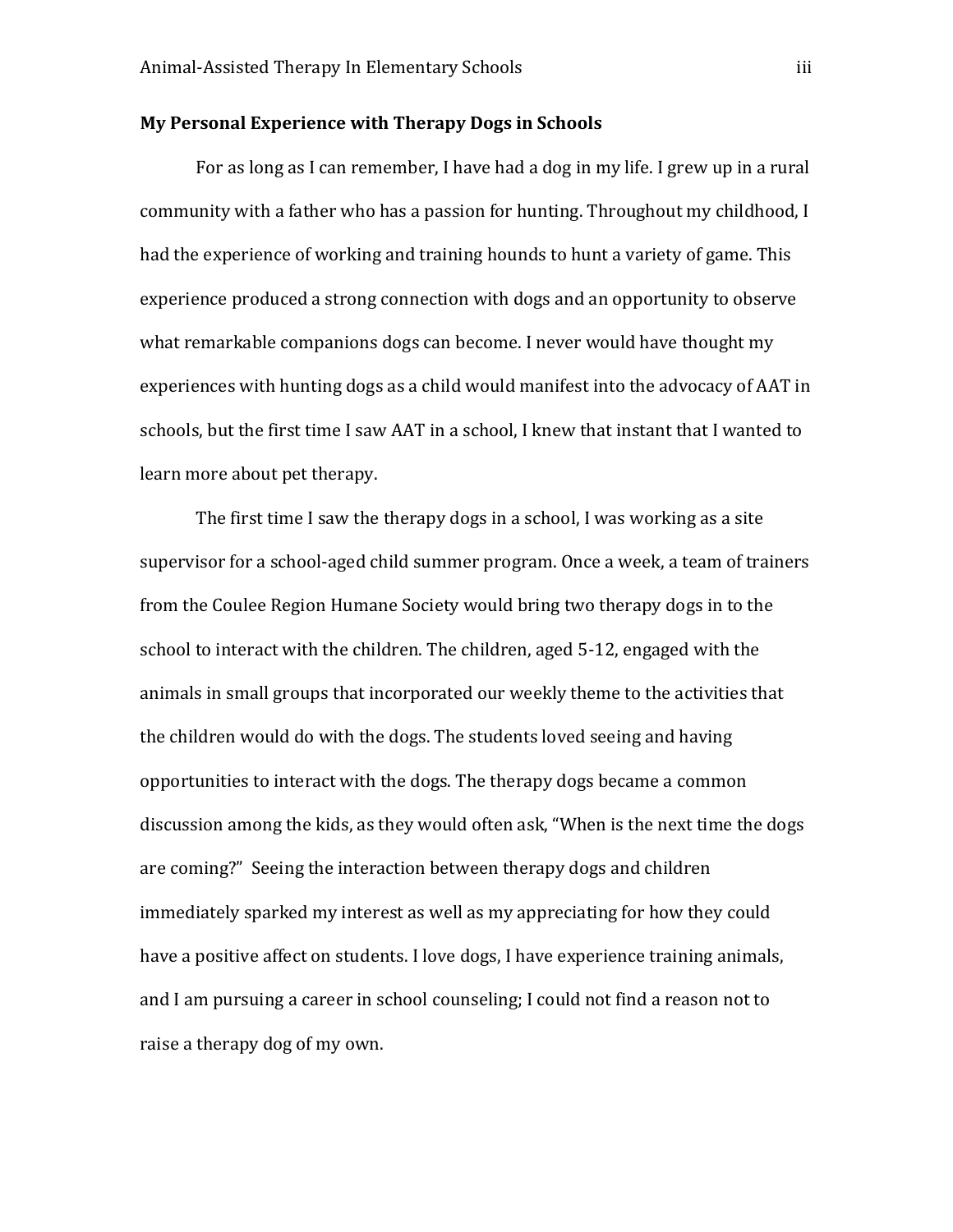While completing my degree in counseling, I had worked with an elementary school counselor who implemented AAT in her counseling sessions and curriculum. My experience under her supervision was incredibly beneficial as I was able to observe and learn from her strategies and approach to counseling students with and without the use of her therapy dog named Odin. The days that Odin was in the school were special. The positive reactions from all students, kindergarten to 5<sup>th</sup> grade, as well as the school faculty members, only affirmed my beliefs of the influence AAT can have on the entire school environment. Everyone knew who Odin was, and so all of them also knew the school counselor; both are very recognizable figures within the school. When the students saw Odin in the halls, they would make an O.K. sign with their hands as they practiced appropriate hallway behavior while also excitingly acknowledging Odin's presence, which often brought smiles to their faces. Odin's presence gave students motivation to be engaged in classroom activities while also exhibiting appropriate classroom behavior in an attempt not to startle or displease Odin. I witnessed many other benefits Odin and my supervising counselor brought to the school environment.

 I had an experience with Odin and my supervising counselor that is an excellent illustration of the positive impact a therapy dog can have in a school environment and is something that I will never forget. Odin, my supervising counselor, and myself were getting ready to go on our weekly visit with a couple of students' who are differently-abled. During these sessions with the students, Odin would wear a vest with a brush and treats placed in the zippered pockets. The students would unknowingly practice hand-eye coordination exercises with smiles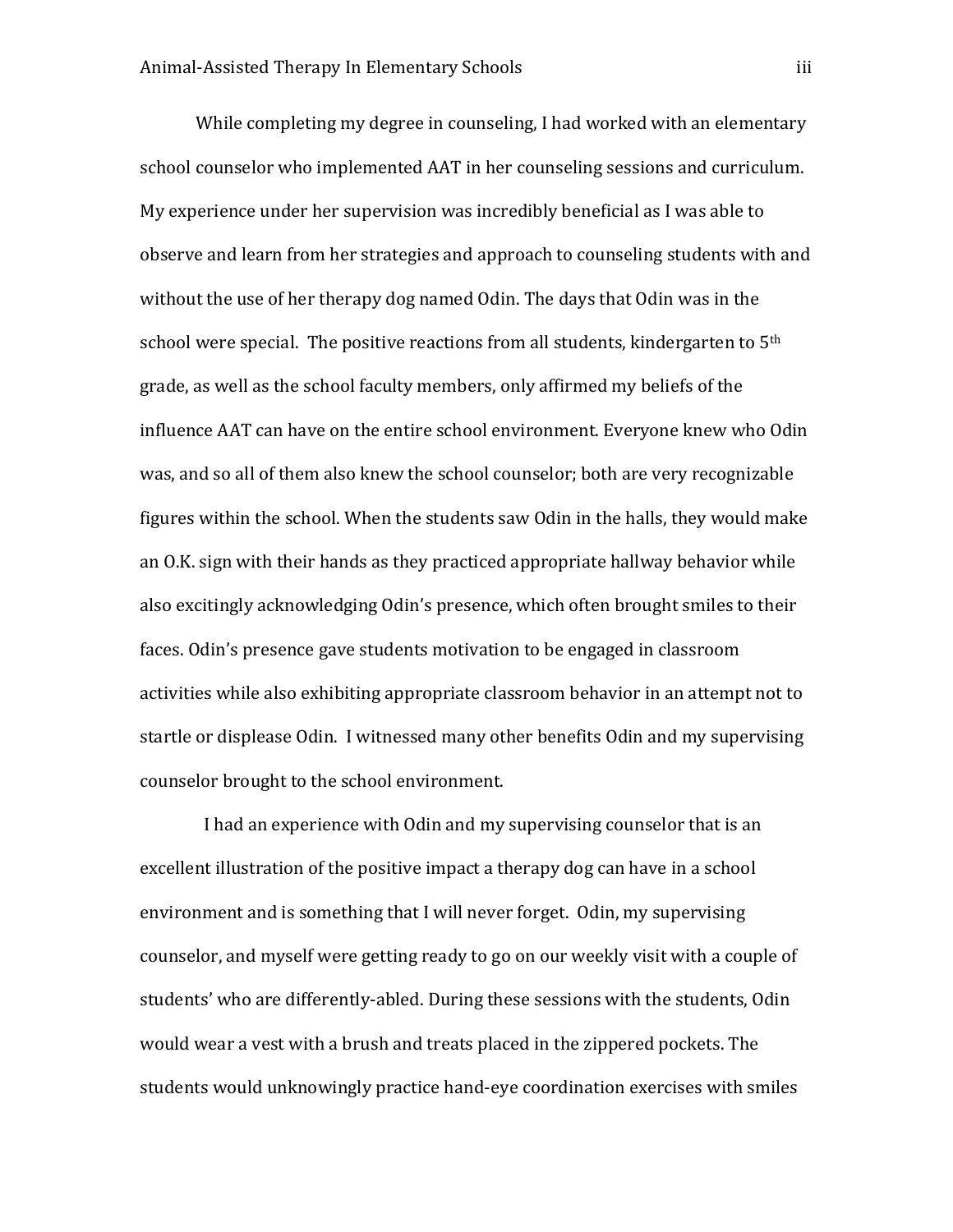on their faces, as they would have to unzip the pockets to get treats for Odin to do tricks, to take out the brush, and then proceed to brush Odin. Fine motor exercises are often met with resistance from these children, but when they involved working with Odin, the students were very motivated to be a part of the activities. After the students were done brushing Odin and giving him his treats, the counselor, Odin and the students got ready for a walk in the hall, an exercise activity that is also perceived by the students much more positively when accompanied with Odin. While we were walking, I could not help but think that this was a great experience for not only the students with special needs, but also the counselor and myself as we were successfully accomplishing all of the goals of the session in a stimulating and exciting approach. Not long after I had those thoughts, something even more incredible happened.

As the two children we were accompanying were walking with Odin and riding in a wagon, laughing and smiling the entire time, we walked up to a situation in progress where a student with an emotional behavior disorder was having an altercation in the commons with a teacher and a teaching assistant. The student involved in the problematic situation was having a difficult time and was attempting to leave the building. The teacher and the aide were unsuccessfully trying to calm the student down and the interactions between student and staff was only making the situation more volatile.

My supervising counselor assessed what was happening and instructed me to stay with our walking students as she and Odin went towards the student in distress who was now yelling and running for different doors. The students who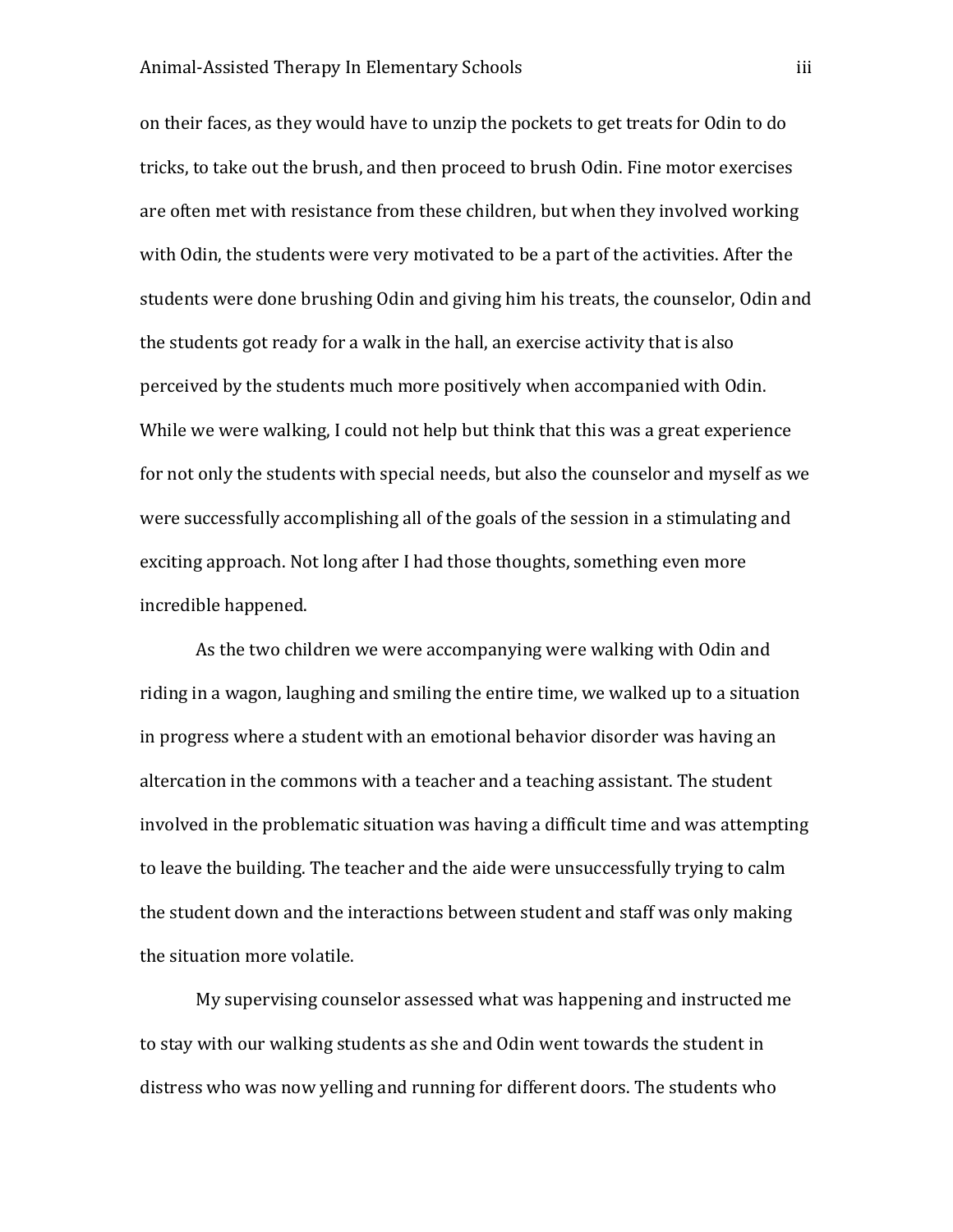were originally walking with students were informed that Odin needed to go to work and waved goodbye to the dog as they were walked back to their classroom. In this situation, the student was to a point where CPI restraints may have been necessary and were seconds away from being applied. Instead, though, when the student saw Odin, the student dropped to his knees and welcomed Odin with a hug as the therapy dog nuzzled his head into the child's shoulder and sat down calmly as the child began to pet the dog with tears running down his face. A situation, which escalated to the point of potentially using CPI restraints, had become completely diffused when the child saw Odin. The child with Odin by his side was now willing to walk to the principal's office and discuss the situation. I do not know what would have occurred if Odin was not there at that moment, but I do know it would have not ended as ideal as it did that day.

As my interest in animal assisted therapy grew, I had become more and more excited to purchase my first puppy and begin our own adventure in becoming a positive impact in children's lives as a therapy dog team. I purchased a Nova Scotia Duck Tolling Retriever after considering many breeds of dogs. I named my puppy Lambeau or Beau and brought him home when he was 8 weeks old. Lambeau as a puppy is best described as a little fur-ball who loved to chew on anything that was in front of him. Training started immediately, as I had applied operant conditioning techniques to teach Lambeau his name and basic commands such as "sit", "down", and "stay". Treats were and continue to be a strong motivator for Lambeau in learning new objectives and completing various commands. Lambeau began to pick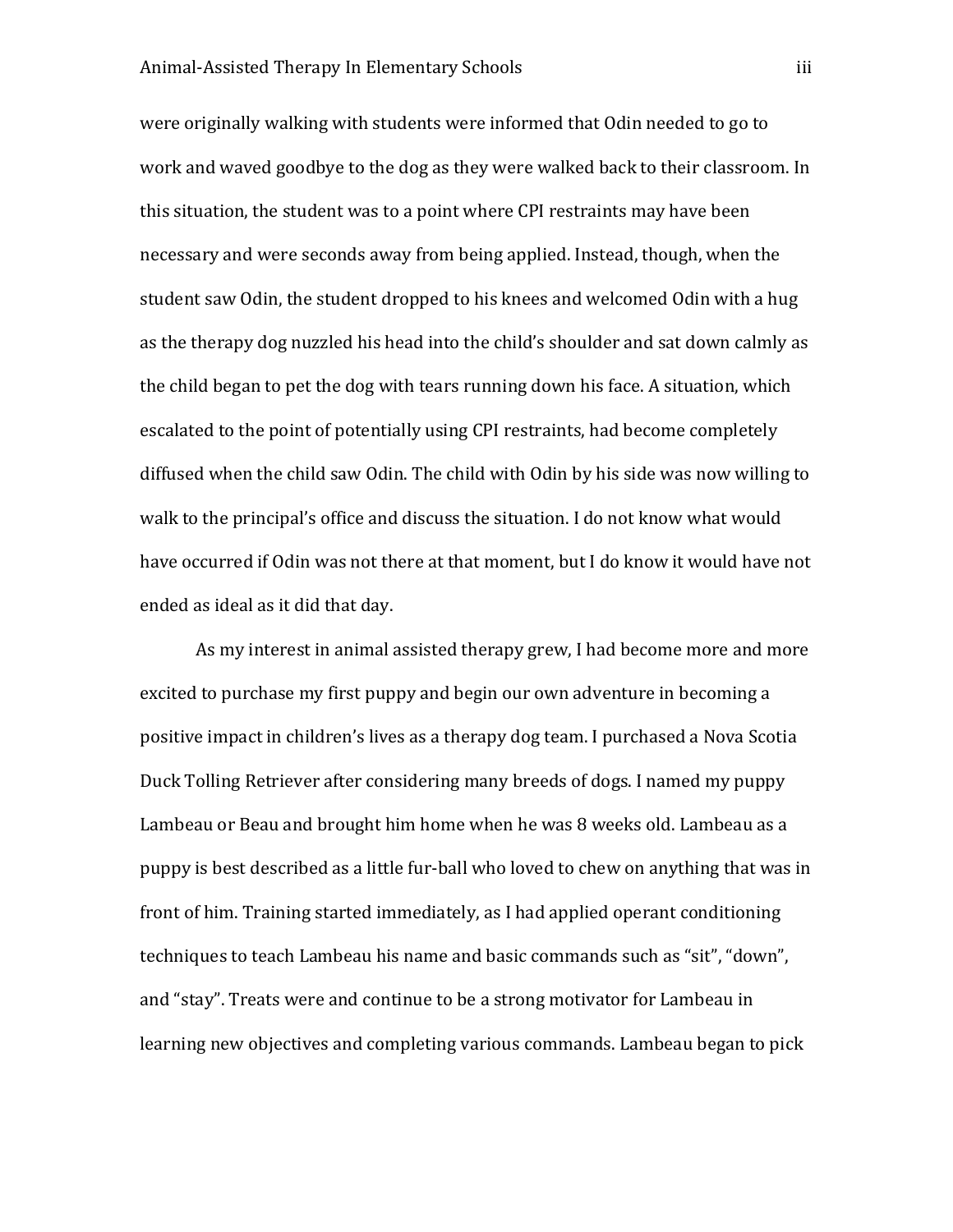up on commands, and with the repetition of practicing the tasks, he soon began to consistently behave as a well-trained puppy.

Lambeau was exposed to many experiences and situations as a puppy to give him early exposure to children, large groups of people, and various settings. When Lambeau was only 10 weeks old, he was utilized as a group member in the schoolaged program where I work. The children's faces lit up whenever Lambeau was present. The students would participate in story time with Lambeau, as they would read pages of books to Beau. About once a week, Beau would visit the children, as we would incorporate the week's theme into an animal-assisted education lesson. This experience was very rewarding for me as a staff member and advocate of AAT as I saw the excitement in the student's faces when they were interacting with my puppy. At our program we have students draw or write about their experiences depending on their age and developmental level. Pictures and stories of Lambeau began to fill the children's journals. A unique experience for these children was that they were able to see Lambeau mature physically and behaviorally over the summer. Being able to watch Beau transform from a little puppy to a mature dog gave them a model to show how change and learning can occur.

Lambeau participated in the school-aged program throughout the summer and was also a part of a small group therapy class called Pals of Paws. Pals of Paws is a short-term counseling group that promotes animal advocacy and training while helping children develop positive peer relationships, communication skills, behavior management, leadership, and other developmentally appropriate skills. Pals of Paws started when Lambeau was still a puppy and was found to be quite effective. Pals of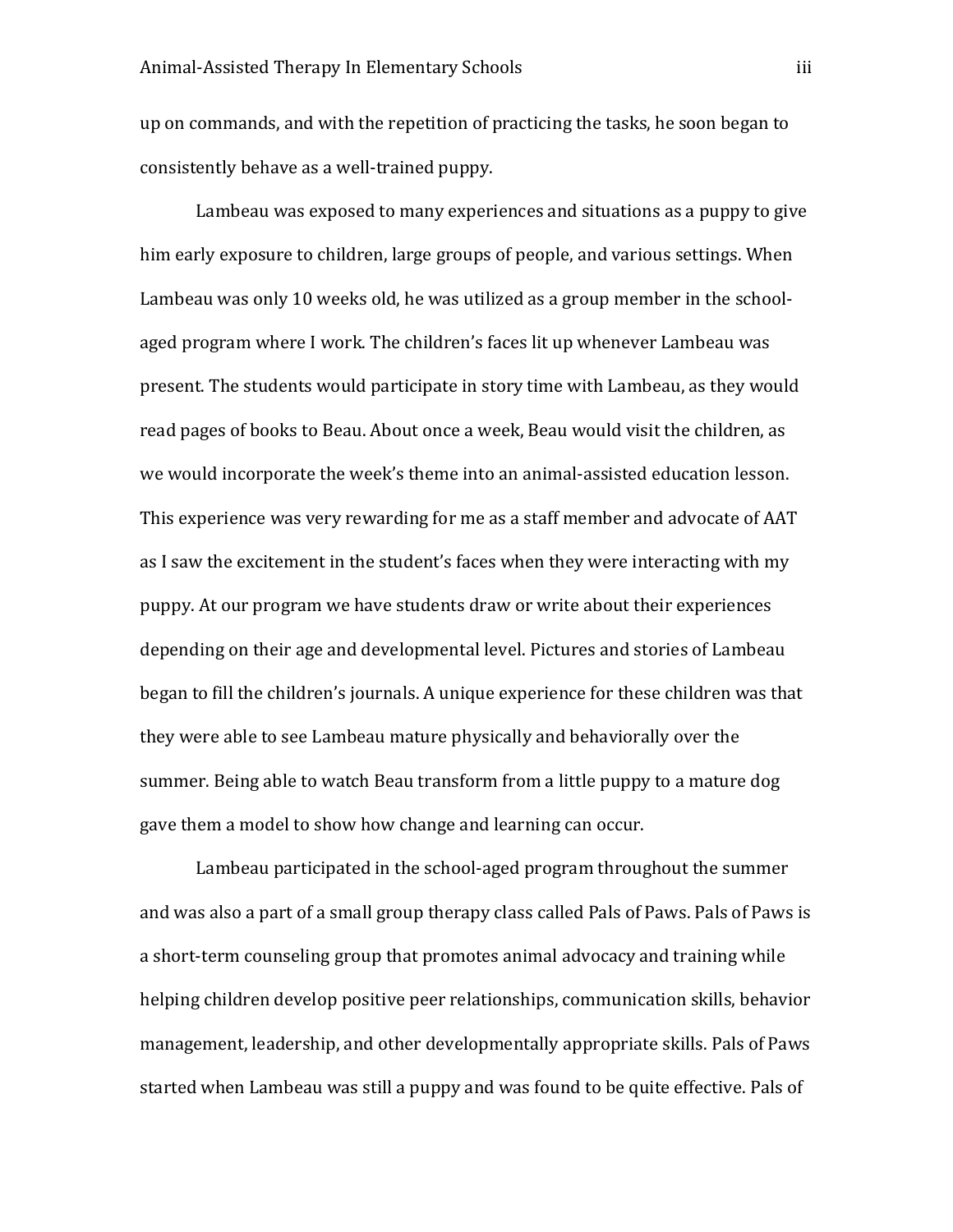Paws is about to start its 3rd cycle as a counseling group and Lambeau continues to elicit children's laughs as a maturing dog. He is currently a 10-month-old dog who recently passed his Canine Good Citizen Certification, awarding him with the credentials to be a certified therapy dog. Following in the footsteps of my supervising counselor with Odin, I had enrolled Lambeau into a couple behavioral training courses at the local Humane Society.

Before enrolling in the Canine Good Citizen class, I had Lambeau complete an intermediate behavioral training course to familiarize Beau and myself with the training class's process and expectations. The Canine Good Citizen class lasted 8 weeks, and covered everything from reliably coming when called, sitting, staying, accepting strangers, disregarding distractions, exposure to various medical equipment, walking through a crowd, walking with a loose lead, and having the dog remain calm when separated from it's owner. The final week of class included an assessment to test the dog in each domain. If any of the categories were failed, the dog would not pass the exam and would have to retake the training course before testing for the Canine Good Citizen again. It was very rewarding to see all of our hard work pay off when Lambeau and I passed our exam and received therapy dog certification. It took a lot of practice and a lot of perseverance, but we are now able to have a positive impact in other's lives as a professional counselor and a certified therapy dog.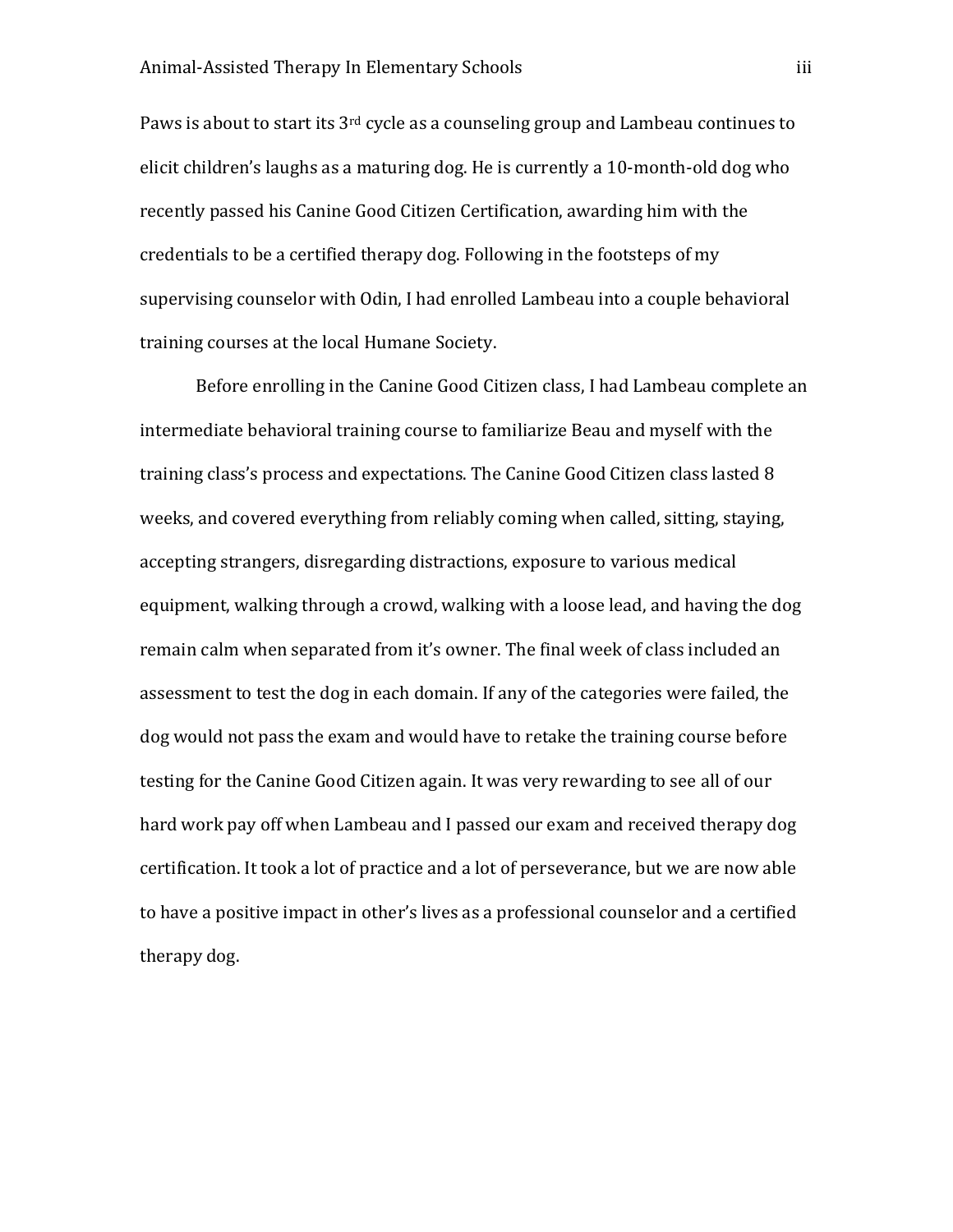#### **References**

- Coulee Region Humane Society. (2012). *Pet therapy home page*. Retrieved from <http://www.couleehumane.com/pet-therapy2/>
- Chandler, C., Portie-Bethke, T., Minton, C., Fernando, D., & O'Callaghan, D. (2010). Matching animal assisted therapy techniques and intentions with counseling guiding theories. *Journal of Mental Health Counseling*, *32*(4), 354-374.
- Chitic, V., Rusu, A., & Szamoskozi, S. (2012). The effects of animal assisted therapy on communication and social skills: a meta-analysis. *Transylvanian Journal of Psychology*, *13*(1), 1-17.
- Friesen, L. (2010). Exploring animal-assited programs with children in school and therapeutic contexts. *Early Childhood Education Journal*, (37), 261-267.
- Geist, T. (2011). Conceptual framework for animal assisted therapy. *Child Adolescence Social Work Journal* , *28*, 243-256.
- Heimlich, K. (2001). Animal-assisted therapy and the severely disabled child: a quantitative study. *Journal of Rehabilitation*, *67*(4), 48-54.
- Jalongo, M. (2005)."What are all these dogs doing at school?" using therapy dogs to promote children's reading practice. *Childhood Education*, 152-158.
- Jalongo, M., Astorino, T., & Bomboy, N. (2004). Canine visitors: The influence of therapy dogs on young children's learns and well-being in classrooms and hospitals. *Early Childhood Education Journal*, 9-17.
- Lange, A., Cox, J., Bernert, D., & Jenkins, C. (2006). Is counseling going to the dogs? an exploratory study related to the inclusion of an animal in group counseling with adolescents. *Journal of Creativity in Mental Health*, *2*, 17-31.